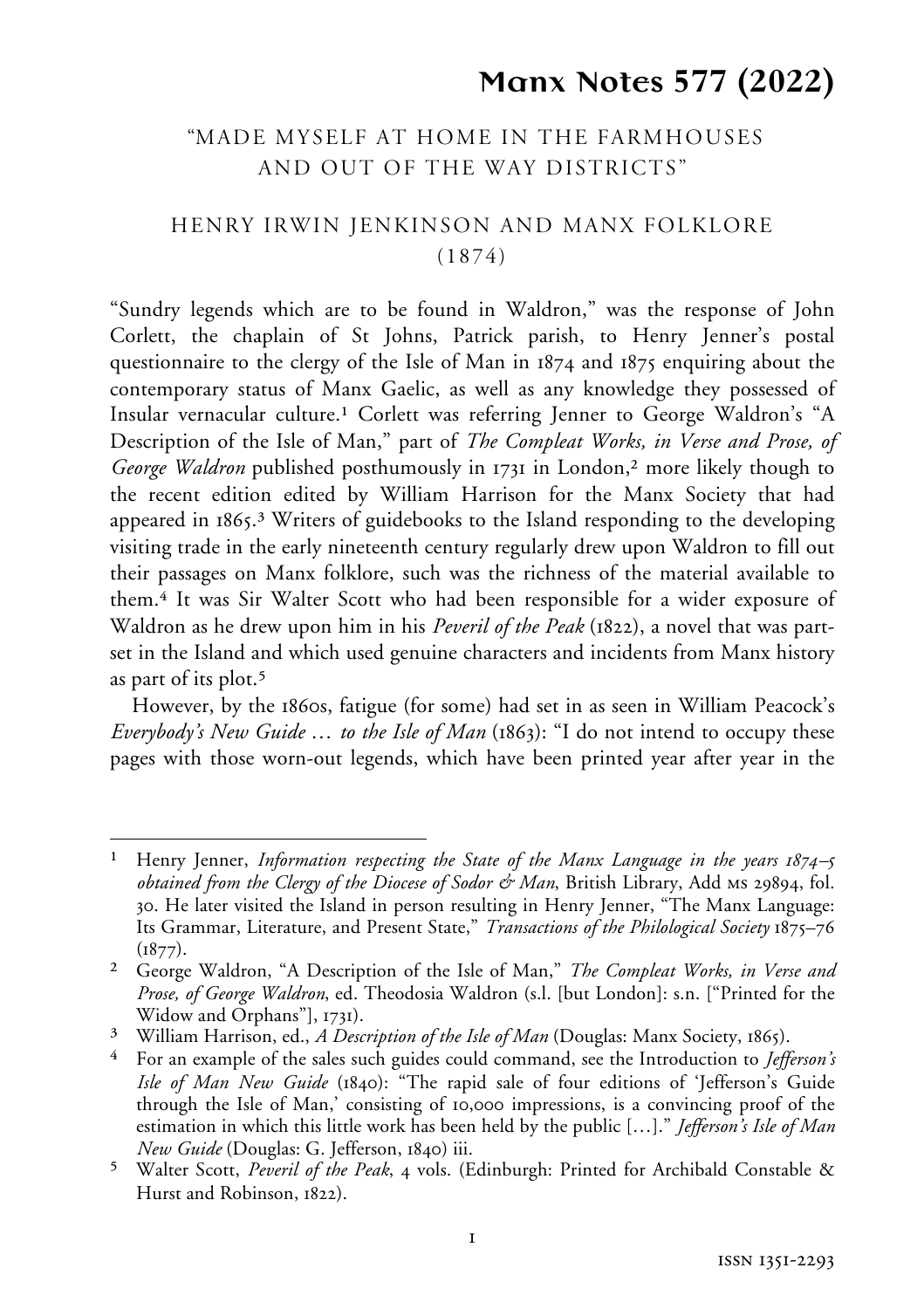Guide books, until the very mention of them becomes distasteful."6 He further stressed, "[b]e pleased to observe that I have in this chapter, given *living* examples."7 Henry Jenkinson in his *Practical Guide to the Isle of Man* (1874) wrote in his preface that he had strove "to make it in every way a practical book for the tourist; and with that object in view I have travelled on foot over every inch of ground, and made memoranda on the spot."8 He later added that "I have associated as much as possible with the peasantry, all of whom were remarkably kind and hospitable, and have made myself at home in the farmhouses and out of the way districts."9 This pair, though, were to be the proverbial exception to the rule and the numerous guidebooks and directories produced throughout the nineteenth century contain little, if any, direct observations of Manx folklore of any value. Jenkinson did reproduce material from Waldron, such was the expectation as he commented: "The home of the following story of a mermaid, which ends rather simply, is Port Erin; but as other guide writers have inserted it when speaking of Port Soderick, we suppose we must do likewise, or some readers might be disappointed."<sup>10</sup>

Henry Irwin Jenkinson (1838–91), was the author of a number of guidebooks serving the burgeoning tourist trade in the nineteenth century, all of which went through numerous reprints and editions. His first guide covered the Lake District and appeared in 1872, published by Edward Stanford of London. The Isle of Man was next, published in 1874, and there were to be later guides to the Isle of Wright and North Wales, as well as a number of smaller ones. Whilst his *Practical Guide* is what it says it is, contained within its pages are numerous items of folklore, and these are extracted here. As ever, one wishes for more, and it is clear that Jenkinson had the ability to compile a work on Manx folklore, but here we need to settle for what we have.

Stephen Miller rbv

references

*Jefferson's Isle of Man New Guide*. Douglas: G. Jefferson, 1840. Harrison, William, ed. *A Description of the Isle of Man*. 1744. Douglas: Manx Society, 1865.

<sup>-</sup>6 Chapter xiv, "Manx Belief in the Supernatural," in William F. Peacock, *Everybody's New Guide* […] *to the Isle of Man* (Manchester: John Heywood, n.d. [but 1863]) 63.

<sup>7</sup> Peacock, *Everybody's New Guide* […] *to the Isle of Man* 67. Emphasis as in original.

<sup>8</sup> Henry Irwin Jenkinson, "Preface," *Jenkinson's Practical Guide to the Isle of Man* (London: Edward Stanford, 1874) iii.

<sup>9</sup> Jenkinson, "Preface," iii–iv.

<sup>10</sup> Henry Irwin Jenkinson, *Jenkinson's Practical Guide to the Isle of Man* (London: Edward Stanford, 1874) 44.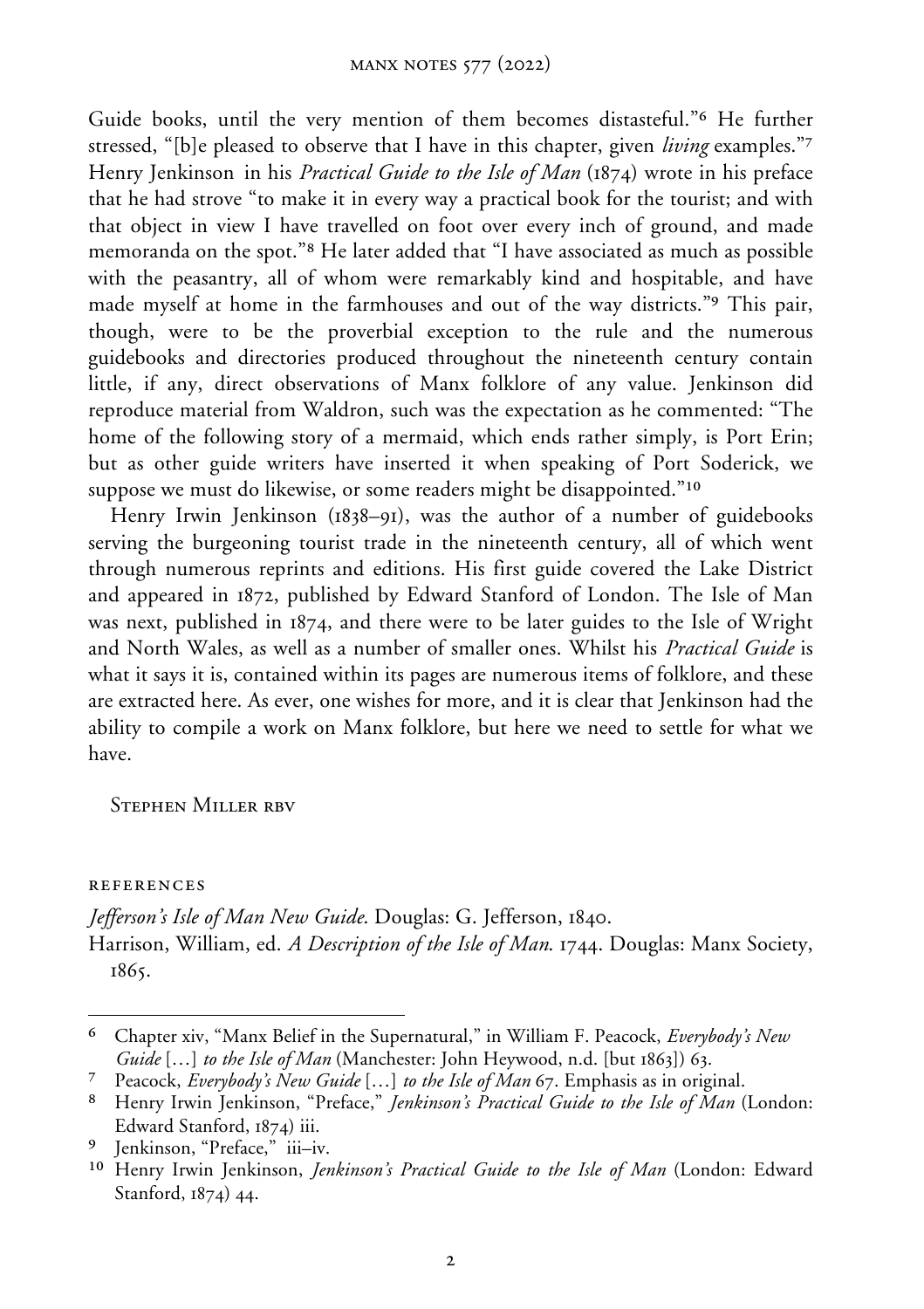- Jenkinson, Henry Irwin. *Jenkinson's Practical Guide to the Isle of Man*. London: Edward Stanford, 1874.
- ——. "Preface." *Jenkinson's Practical Guide to the Isle of Man*. London: Edward Stanford, 1874. iii–iv.
- Jenner, Henry. "The Manx Language: Its Grammar, Literature, and Present State." *Transactions of the Philological Society 1875–76* (1877): 172–97.
- Peacock, William F. *Everybody's New Guide* […] *to the Isle of Man*. Manchester: John Heywood, n.d. [but 1863].
- Scott, Walter. *Peveril of the Peak*. 4 vols. Edinburgh: Printed for Archibald Constable & Hurst and Robinson, 1822.
- Waldron, George. "A Description of the Isle of Man." *The Compleat Works, in Verse and Prose, of George Waldron*. Ed. Waldron, Theodosia. s.l. [but London]: s.n. ["Printed for the Widow and Orphans"], 1731. 91–191.

#### $\frac{\partial \mathcal{L}}{\partial \mathcal{L}}$

# JENKINSON'S PRACTICAL GUIDE TO THE ISLE OF MAN

#### MANX FOLKLORE COLLECTED BY JENKINSON

### the "fairy bridge" at glencrutchery

[22] A few yards from Bemhague the tourist will pass the Deemster's or Heywood's Bridge, so named owing to the late Deemster Heywood, who lived at Bemahague, having possessed land in the neighbourhood. This bridge is, however, often called Glencrutchery Bridge, from an adjoining estate of that name, and some people call it also the "Fairy Bridge." The small glen which it spans is named in some histories the "Harper's Glen."

#### baldwin

[36] Visitors with time at their disposal will do well to loiter about in this out-of-theway district, and have a chat with some of the inhabitants. They will soon discover that they have entered a land replete with ghost and fairy tales, and that the people are exceedingly credulous, and believe implicitly in the existence of spirits and fairy elves, which disport themselves and play fantastic pranks on dark or moonlight nights.

#### harm follows after levelling a treen chapel (1)

[36] We had gleaned, when in casual conversation with the landlord of the small inn close to St Trinian's church, that at Ballalough, near Baldwin, an old treen chapel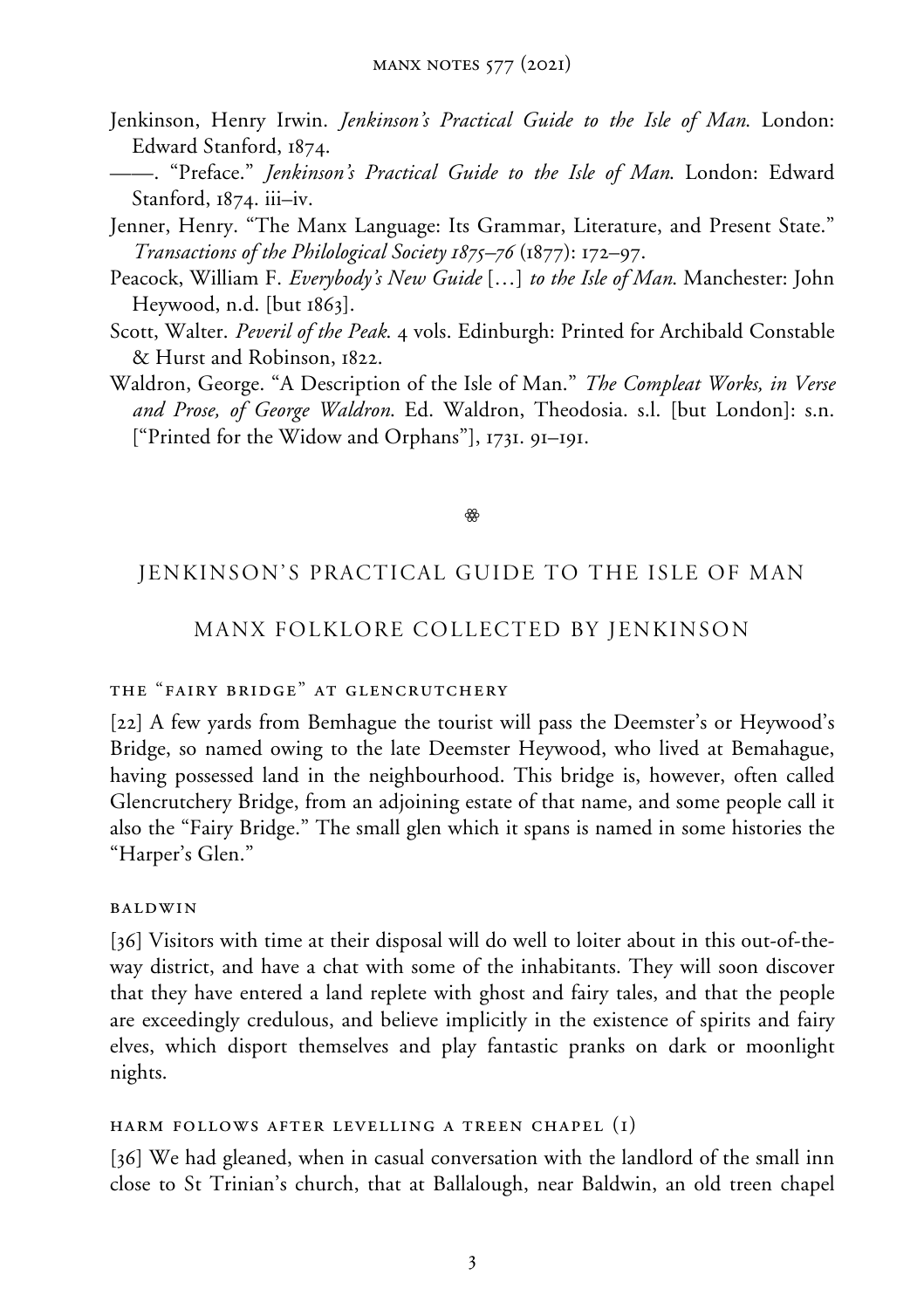had lately been levelled to the ground by a farmer, and that the unseen spirits had revenged the sacrilege by the death of the farmer and his family. The narrator of this legend being evidently in earnest, and a firm believer of its truth, we were induced, being near the spot, to ascertain the origin of the story; and more especially were we stimulated by a hint the man had thrown out that there was a stone there which had some curious straight letters on it that no one could read. Thinking, that this might prove to be an ancient Runic [37] monument, we went in search up a lane on the left hand, a short distance before arriving at the Baldwin village.

#### the thrashing machine built with stone from a treen chapel (1)

[37] The person residing at the farm where we found the Runic stone is not a Manxman, and had not been there long. He maintained he was not a believer in ghost stories, but he could tell strange things connected with the thrashing machine, which he had seen with his own eyes. He also said that whilst living on the farm he had lost four head of cattle and three horses, and the neighbours all attributed it to the agency of the insulted spirits. He was now going to leave the farm, and everybody said that the owner of the land, who was coming to reside there himself, would also be a sufferer. On questioning him further respecting the thrashing machine, he said that originally a small windmill was erected for driving the machine, some portion of which was built of stones from the old chapel; but immediately it was set to work it went with tremendous fury, and shook the whole premises; the consequence was it had to be taken down. Since then the machine has been worked by horses, but it has been of little or no use, for it is constantly out of order, and when repaired and set to work again it immediately breaks. He further stated that it was at that moment in a useless, broken condition; [38] and the person who was coming to occupy the farm had requested him not to make the neighbours conversant with the state of the machine, as they would attribute it to the agency of the spirits.

#### the thrashing machine built with stone from a treen chapel (2)

[38] On arriving at Baldwin village, we entered into conversation with many of the inhabitants; they all told the same story, that the man who dared to level the graveyard soon died, as did his son; and the wife expired a lunatic; but, strange to say, those members of the family who were from home, and thus did not assist with the work, were still alive. It was also well known in the district that the thrashing machine would never work. These things one and all considered signal punishments for the act of desecration.

#### roofing taken from the treen chapel leads to unearthly noises

[38] The landlord of the public-house, in the Baldwin village was evidently a true believer. His grandfather had lived at the same farm when the ruins of the chapel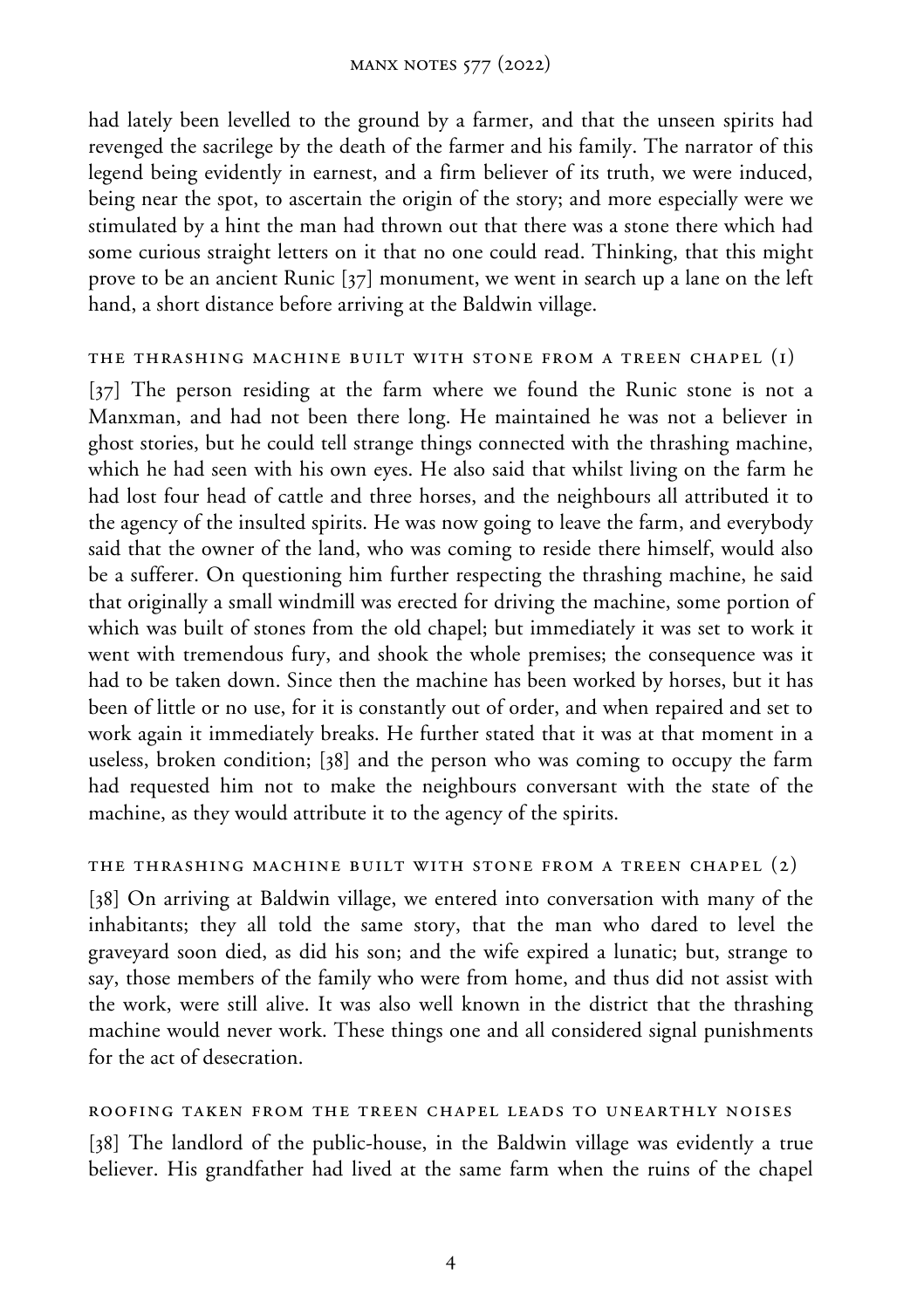were standing, and his grandmother had found in a window of the ruin a stone ring, which the wife has now in her possession, and religiously treasures as a precious relic. We saw the ring; it is small, but smooth and well shaped. If an ancient wedding-ring, the lady who originally owned it has evidently had beautiful small fingers. The man said that once a portion of the roof of the chapel was removed to a farmhouse, but owing to unearthly noises it had to be taken back before it had been away a fortnight.

### harm follows after levelling a treen chapel (2)

[38] He told a similar history of the Camlork Treen chapel, the remains of which may be seen on the southern side of the [39] Race Course, close to the Baldwin road. It is now a circular mound of earth and stones, with a hollow in the centre, over grown with gorse. Before the ground was inclosed for the races, the field in which the ruins stood was called "Chapel Field." The farmer who commenced levelling this chapel "took a pain in his arm, and had to stop work some days." Afterwards he continued his task, assisted by his wife and daughter; the consequence was the two latter died soon after, and the man became insane, and expired after living in that state some time. This story we found attested by dozens of people in the valley, and by others in Strang village, close to the Race Course.

#### stone taken from the treen chapel leads to unearthly noises

[39] The landlord of the inn, continuing his chat, told of an old stone which was removed from the neighbouring Church of St Luke to a farmhouse; but it had to be taken back, as those who lived in the house could not sleep at nights for noises, sometimes resembling a calf bleating, and at other times like a cart of stones being upset. At one time it was placed on the earthen fence of an adjoining field, but the fence would never stand, and the stone had to be removed again to the church.

#### meeting the fairies at night

[39] Hearing that an old man residing at a farm some distance farther up the valley, near Injebreck, had seen the fairies with his own eyes, we went in search of him, and found the old gentleman in a field close to his house. He was hale and hearty, and soon showed that he was one who believed implicitly in the existence of fairies. he said that when a lad, he and a companion were travelling one fine moonlight night in the East Baldwin valley, and hearing something in a gill they stopped, and on looking up saw little creatures like small dogs, with red caps, running about. On asking him if he and his companion both saw the same sight, and if they were not afraid, he replied that the other youth, who is now dead, saw exactly the same, and they were not terrified, knowing that if the fairies were not disturbed, they would not hurt them.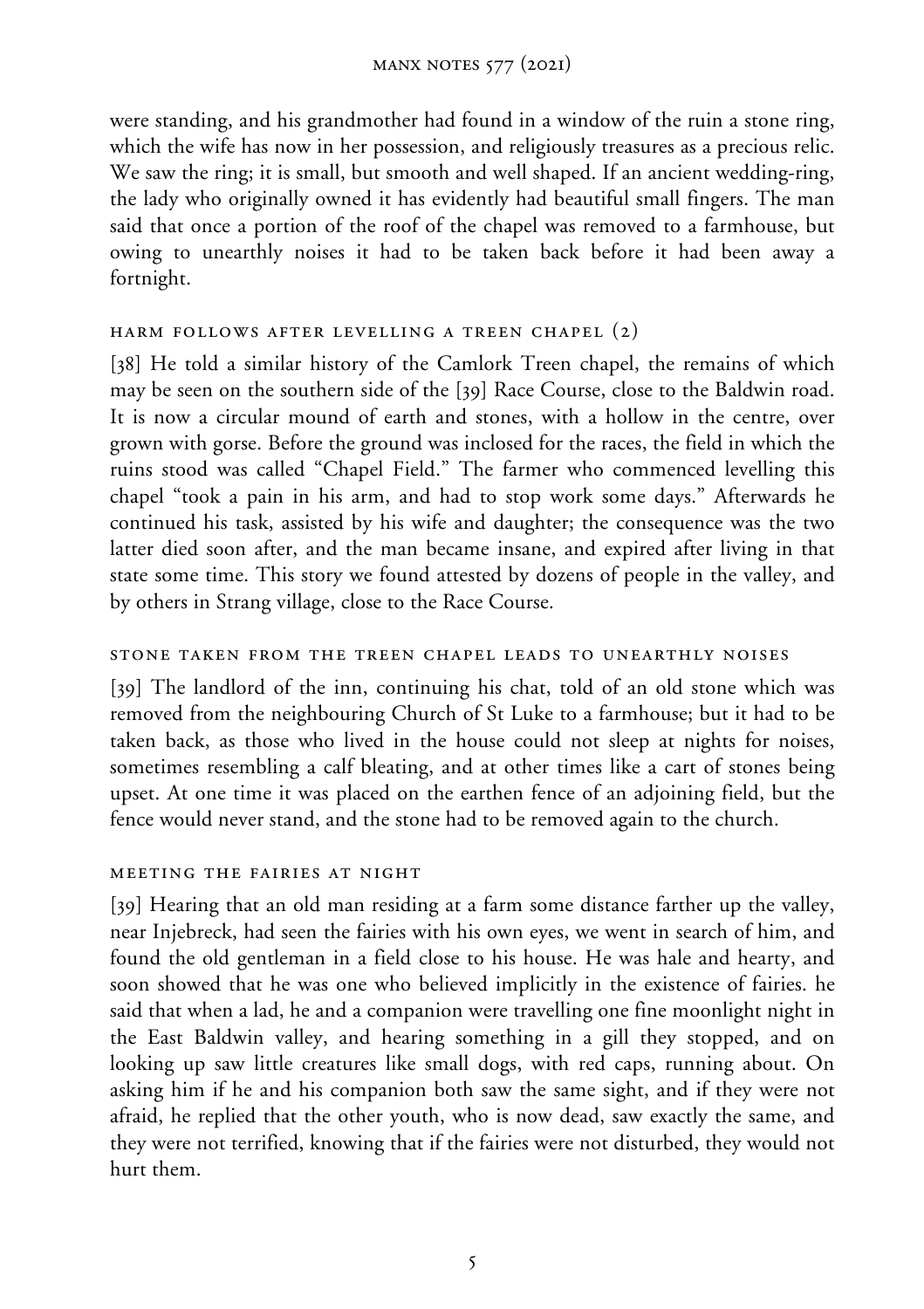#### manx notes 577 (2022)

#### fairies try to steal the child from the harvest field

[40] On another occasion the man had heard the fairies shouting, and a child crying on the East Baldwin hills. Knowing that one of the old Manx superstitions is that infants are often changed in their cradles by the fairies, we supposed this would have reference to some such story; but the man said he never heard more of it. However, he at once told of a woman, who, during harvest, was in a field helping her husband to stook the corn, when she heard her child crying. She had previously placed it behind one of the stooks, and when she arrived at the spot it was missing, and another child in its place, it having been exchanged by the fairies. Soon afterwards, hearing this child cry, she began to run to it; but her husband, knowing it was not the voice of their own chIld, held the woman back, and would not let her go until the cry had ceased. She then went and found her own child. The fairies having heard their child in distress, and seeing it uncared for, had taken it away and left the woman her own.

#### the dooiney-oie

[40] The Night-man, or *doinney-oie*, is also a strange character well known to Manxmen. Before the approach of a storm he is often beard on the mountains giving a dismal shout of howlaa! howlaa! howlaa! The old gentleman, continuing his chat, said he heard the Night-man shouting close to him one night at eleven o'clock in West Baldwin, when be was going home, and being questioned by us he maintained that at the time be was perfectly sober. Another person, the shoemaker in Baldwin village, told us, in all seriousness, that he and some companions once beard the Night-man, and one of the party turned round and shouted some insulting expression. Quickly they were saluted by a shower of stones, and on gaining a house there was a regular tumult, and even the cattle broke loose and bellowed as if in great fear.

#### tales and legends widely known and taken as true

[40] These narratives may seem childish, but we found that they are well known, and credited by many.

#### why the manx believe in tales and legends (1)

[40] Perhaps the belief in the calamities resulting from the levelling of the treen chapels is only carrying to an extreme a veneration for the dead which exists among all races. It would be curious to trace the origin of the traditions peculiar to the Manx people. All men are more or less addicted to superstition; with some it is active and obvious to all; with others it is latent, and its existence hardly known, and some times ignored. But there it is, and it may have its source in the mystery connected with our very existence, and with an uncertain future, and the undiscovered country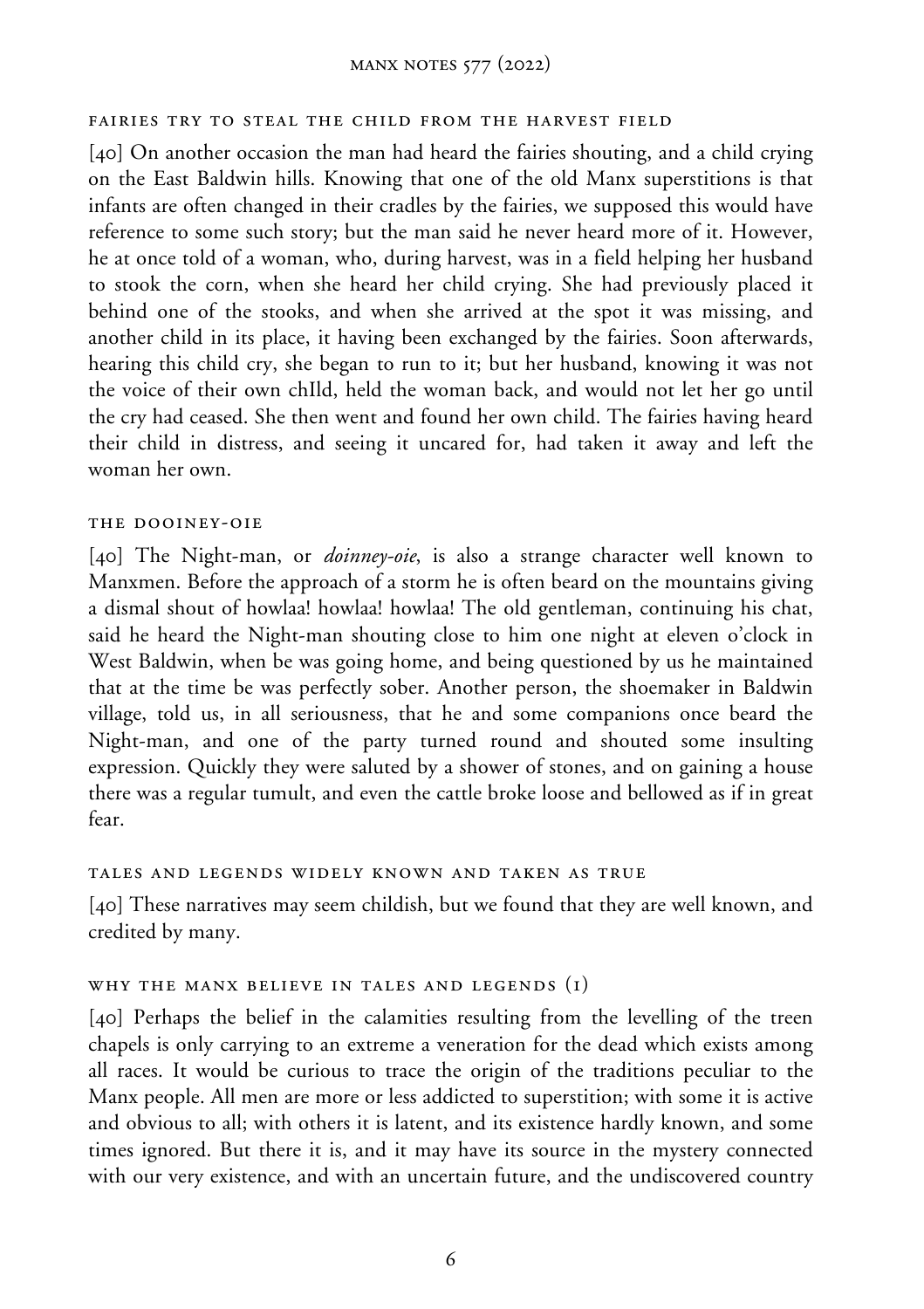"from whose [41] bourne no traveller returns." Do our friends who have departed this life still live as unseen spirits amongst us, and take an active interest in our affairs? These are questions which occur to most minds, and are perhaps the origin of the belief in ghosts and fairies.

#### why the manx believe in tales and legends (2)

[41] Probably we may attribute much of their tradition, which in so many instances borders on the marvellous, to the existence all over the Isle of Man of ancient rude monuments resembling the graves of a race of giants; and to the mystery connected with these relics, and the early history of the island. If the Manx had their giants, represented by Mannanan MacLear, the Greeks, too, had their Cyclops, and the Persians, Irish, Scotch, and other nations had similar wonderful engineers of antique monuments.

Much of the superstition of the Manxman may be accounted, for if we recollect that he dwells on an island surrounded by a tempestuous ocean, across the broad expanse of which he may discern, through the haze, the four neighbouring coasts. It has been said, and it is true in more senses than one, that "distance lends enchantment to the view"; and he would naturally enough people those far-off lands with an imaginary race, more especially when tradition would hand down that from those countries arrived people who conquered and took possession of his island home.

By nature he is of a highly poetic and romantic disposition, and he dwells amid rocks of the most fantastic shapes, among which the murmurs and sighings of the summer breeze need but little stretch of the fancy to be transformed into the song of the syren or the mermaid.

#### nora cain and the enchanted island

[45] According to tradition, there is an enchanted island near Port Soderick, which a mighty magician, who, for some insult he had received from the people living upon it, cast his spell over it, and submerged it to the bottom of the ocean, transforming the inhabitants into blocks of granite. It was permitted them, once in seven years, to rise to the surface for the short space of thirty minutes, during which time the enchantment might be broken if any person had the boldness to place a Bible on any part of the enchanted land when at its original altitude above the waters of the deep. On one occasion, about the end of September, on a fine moonlight night, a young woman, named Nora Cain, was sauntering along the little bay in sweet converse with her lover, when she observed something in the distance which continued to increase in size. It struck her to be none other than the enchanted isle she so often had heard of. It continued gradually rising above the surface of the water, when, suddenly disentangling herself from the arm of her lover, hastened home with all the speed she could, and rushed into the cottage, crying out, breathless with her haste, "The Bible,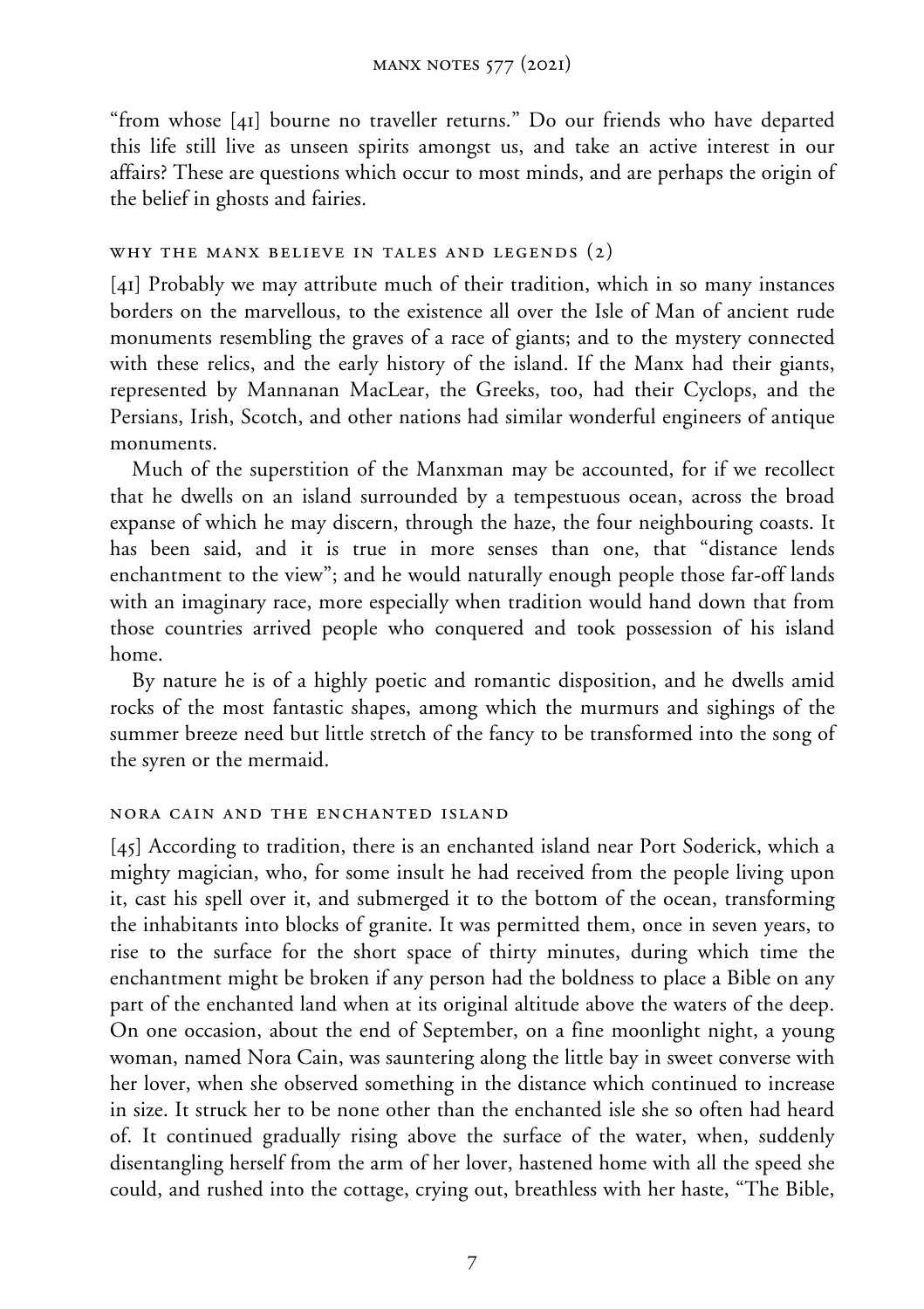the Bible, the Bible!" to the utter amazement of the inmates, who could not at the moment imagine what had possessed her. After explaining what she had seen, she seized hold of the coveted volume and hastened back to the beach, but, alas! only just in time to see the last portion of the enchanted isle subside once more to its destined fate of another seven years' submersion. From that night poor Nora gradually pined away, and was soon after followed to her grave by her disconsolate lover. It is said that no person has since had the hardihood to make a similar attempt, lest, in case of failure, the enchanter in revenge might cast his club over Mona also.

### the phynnodderee and the round meadow (1)

[50] The scene of another legend, *"The Phynnodderee*," which may be placed in the same category as the preceding, is laid about a mile from St Trinian's church, in a field called *Yn Cheance Rhunt*, or the 'Round Meadow.' Some say the Round Meadow is close to St Trinian's church, on the opposite side of the road.

### the phynnodderee

Account on pp. 51–52 a clear paraphrasing from Train (1845).

### folklore recounted by the landlord of the highlander inn

[53] If the stranger enter the small inn close to the church, and hold a gossip with the landlord, he will hear some strange ghost and fairy stories; and happily for the listener the old man is a firm believer in their truth. He is certainly a fit resident for a spot so haunted.

### harm comes from removing a stone from st trinians (1)

[53] It is interesting to notice his serious manner when he is relating how, at one time, a young man, a stonemason, who was lodging at his house, having removed a stone from St Trinian's church, and inserted it into the wall of a neighbouring outbuilding, became suddenly ill, with his body covered all over with sores, and remained in that state for many months. At last the cause of the young man's illness was discovered; the stone was taken back to die church, and the result was a speedy recovery, and a return of health and strength.

### harm comes from removing a stone from st trinians (2)

[53] He will also tell of a boy who resided at a mansion at the foot of Greeba, who gradually pined away, and for a long time no one could discover the cause. At last it became known that the boy had once taken a small stone from the church when in sport with his companions. Search was [54] made for the stone; it could not be found, and the youth died.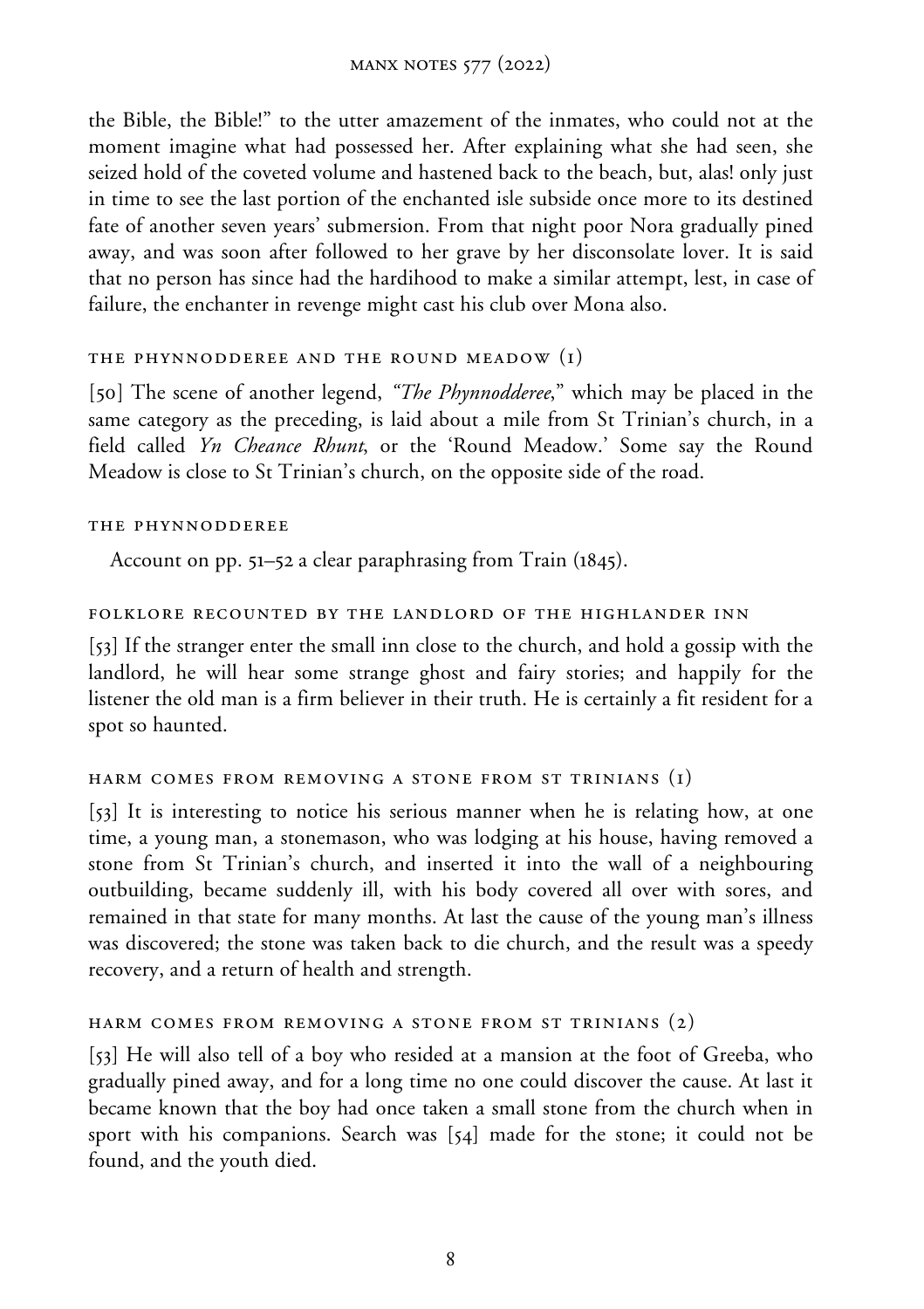"may a stone of the church be found in a comer of thy dwelling"

[54] These stories serve to show with what veneration the natives look on their religions relics, and enable us to understand the force of the following curse handed down by their ancestors: "May a stone of the church be found in a comer of thy dwelling."

#### keeils—reflections on folklore

[54] A solitary tumulated ruin remaining for years undisturbed in a field, merely because it is called a Keeil, is a striking instance of the veneration with which the Manx regard such things. A veneration for ante-historic superstitions is a certain indication that an element of religion and the fear of God is powerfully implanted in the mind, either for good or for evil, and inspires a man with a conviction that he is designed for higher ends than he is able to comprehend. This Principle, which everyone possesses, more or less, when well cultivated elevates the moral condition of man; but without education, produces grovelling superstition and obstinate bigotry, often of the most destructive kind.

### the phynnodderee and the round meadow (2)

[54] When  $6\frac{1}{2}$  miles from Douglas, a smithy will be observed on the wayside, opposite to which a road crosses the valley, and leads in the direction of Ballacurry glen. On the right-hand side of this road, and about a hundred yards from the smithy, is the "Round Meadow," previously referred to as the field where the *Phynnodderee* mowed the grass.

### the giant's grave at tynwald

[59] Numerous remains have at various times been found in the neighbouring fields, supposed to have been those killed in the various conflicts. In 1847, when widening the road at the west end of the Tynwald Mount, a tomb was discovered, consisting of four upright stones with a large stone above. It is called the Giant's Grave, in which there was nothing except a little black mould; but 50 yards distant another was found, containing a battle-axe, stirrup, and beads of various colours, shapes, and sizes.

### the lost wife of ballaleece

[60] When over the bridge, the Ballaleece farmhouse will be observed on the right hand. It is the scene of a fairy legend, related to us by three or four persons residing in different parts of the island. It appears the fairies came and stole away the farmer's wife. After some time, the man took to himself a second partner, and then the first paid him a visit, in company with a troop of sister fairies, riding on small horses. She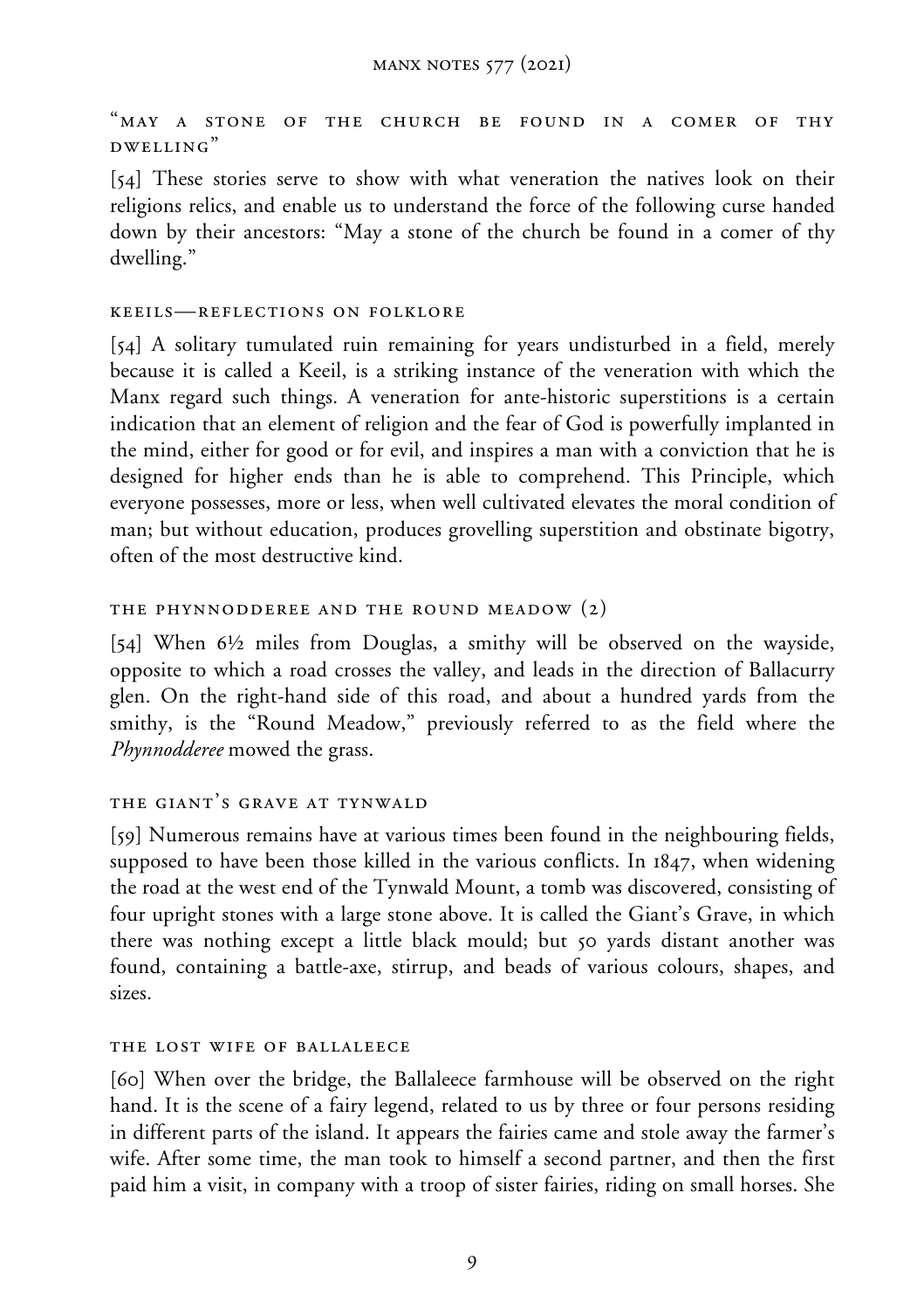arranged with the husband that they should come again at a stated time, when she would be on the second horse, and he was therefore to seize hold of the bridle and detain her; but it was stipulated that he should not succeed in doing so, unless he swept the barn floor so clean that there was not left a single bit of straw. The man made everything in readiness for the meeting, but in the meantime told the secret to his second wife, and she, through jealousy, and in order to circumvent her rival, placed a single straw secretly under a bushel on the bam floor. The result was, that when the fairies came, the farmer seized hold of the second horse by the bridle, as prearranged, but could not detain it, and away went all the troop; not, however, according to one or two relaters of the story, without doing a dark deed, by murdering their unsuccessful sister, for blood was discovered next morning on the threshold of the barn.

### THE ROUND MEADOW (3)

[64] The "Round Meadow," or *Yn Cheance Rhunt*, where the reprobate fairy, the *Phynnodderee*, formerly played his wicked pranks, is situated about 80 yards on the right-hand side of the railway, close to the Ballacurry stream, on the south-west side, and about one mile from St Trinian's church.

### st patrick's chair

[66] [B]ut most persons will desire to see "St Patrick's Chair" which stands  $\frac{1}{2}$  mile off, and is reached by continuing along the road beyond the church for some distance, and then turning up a lane on the right It is discovered in the third field on the left, called *Magher-y-Chiarn* or the Field of the Lord. It consists of a few upright stones, on a stone platform, forming a seat. Two upright stones have crosses carved on them facing to the weSt The chair, in which St Patrick is traditionally said to have sat to bless the people, stands in a commanding position, allowing a prospect which embraces a wide extent of undulating country, through which flows the river Dhoo, with the heights of Slieu Chiarn and Mount Murray on the right, and on the left Greeba, Golden, Carraghan, Pen-y-Pot, and the Cairn.

### folklore recounted at little london

[70] At the hamlet of Little London may be heard strange fairy [71] tales, and an account of manners and customs of the Manx country people which are only just dying out, but which seem to carry us back to antediluvian times; and, curious to note, they are related by some elderly resident farmers of the name of Cain. An old gentleman of that name told us he well remembers the time (some fifty years ago) when to one plough, which was made of wood, with the exception of a small piece of iron for the sock, they used to yoke two oxen and three horses, attended by three men; one man holding the handles, one sitting on the plough to keep it in or lift it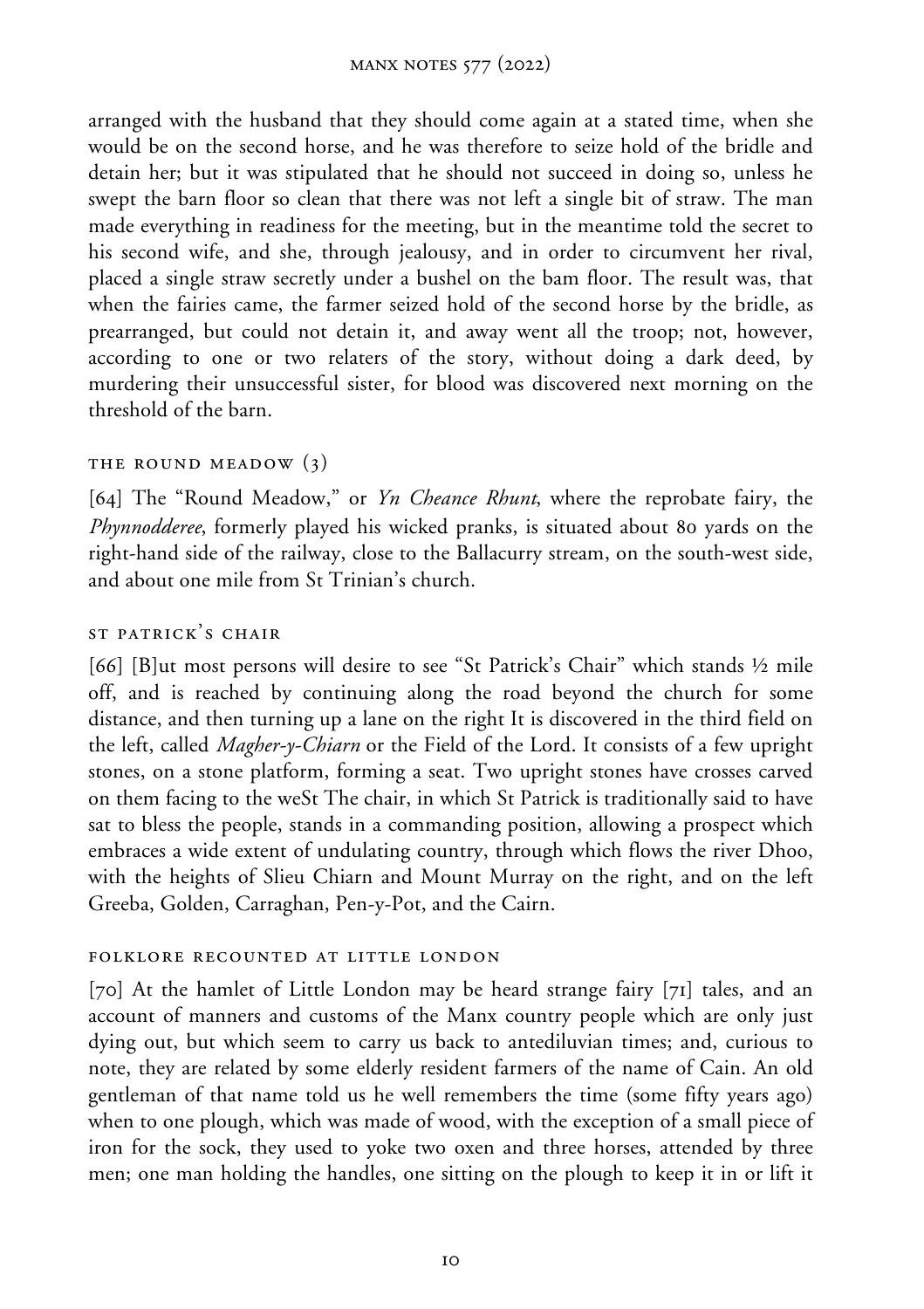out of the ground, and one leading the horses. The harness was made of straw and old stockings. In the harrows, instead of iron, they used pins made of the stems of gorse. They had no carts, and carried all their lime and manure in cradles made of twisted straw, which were fastened to a piece of wood and then placed on the horse, one cradle thus being on each side. Our readers may find it difficult to credit these statements, but we can assure them they are quite correct and free from exaggeration, for we heard the truth of them attested in many other parts of the island.

### the giant's gave at kew hill

[72] Those who desire to drive from Glen Helen to Peel must turn to the right before crossing the river. The distance is about 4 miles. Pedestrians going to Peel may, by taking a shorter but rather out of the way course, visit a remarkable grave, called the Giant's Grave, situated on the Kew hill, near Rock Mount, the residence of William Harrison, Esq. Though little known, it is perhaps the largest and most perfect ancient tomb to be met with on the island.

### the fairy bridge at ballalona

[74] The small stream is now crossed which enters the sea in the Greenwick bay, and presently the road runs over the railway, and crosses the river Santon Burn at the Ballalona, or Fairy Bridge, a spot where tradition has rendered sacred to the revels of the fairy elves, those tiny mischievous people who play so important a part in the domestic life of the [75] Manxman.

# the fairies also known as the "good people"

[75] There are still living hundreds of persons on the island who firmly believe that they have seen the "good people," but the superstition is fast dying out and succumbing to the ridicule and scepticism of the rising generation. Now the railways are being made, and the land is being overrun every summer by tourists, the last haunts of the fairies will be invaded, and those interesting little folks will have to betake themselves to some more congenial sphere.

### leaving clean water and food out for the fairies at night (1)

[75] A very respectable farmer's wife told us that she was a girl her mother and family seldom retired to rest without first seeing that water was in the house, in the crock, ready for the fairies, and a thin cake broken and spread on the table for them. One night her mother could not sleep, being disturbed by disagreeable noises; but remembering she had forgotten to leave the cake, she went down stairs and threw it on the table, saying at the same time, "There, eat that;" and when she returned to bed she fell asleep in the happy consciousness that her nocturnal visitors were then satisfied.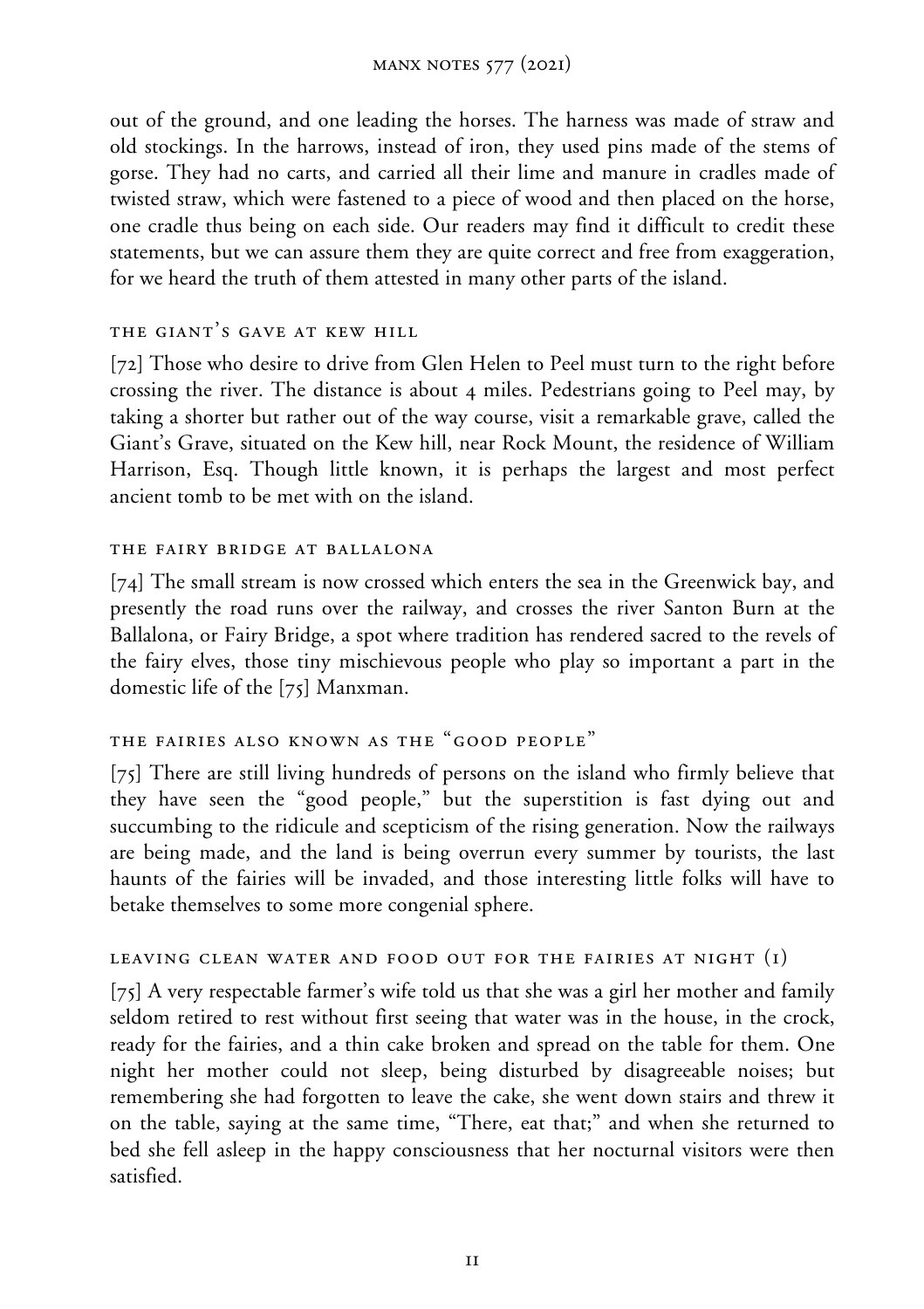#### the appearance of the fairies

[75] She always maintained she had once actually seen the fairies, and described them as young girls, with scaly, fish-like hands and blue dresses.

### LEAVING CLEAN WATER AND FOOD OUT FOR THE FAIRIES AT NIGHT  $(2)$

[75] The custom here described of leaving water and bread for the fairies, was common over the whole of the hilly part of the island until within the last few years.

### tales and legends recounted here verbatim

[75] We prefer giving these stories as they were told to us, and with out exaggeration, in order that our readers may obtain a just insight into the actual workings of this curious phase of credulity.

### the fairy well at the crogga

[75] One and a half miles farther the Crogga stream is passed, close by the railway, and a pretty peep had down the tiny glen to the northern portion of the bay of Port Soderick and the rocky promontory of Little Ness. In the glen, behind a stone quarry, and 20 yards on the right of the railway, is the Fairy Well, a small and rustic but neglected grotto, with water trickling down it, which must have been in former [76] times a most suitable place for elfin games. To this spot the natives used to resort to drink the water, and it was the custom to leave a small piece of silver, or some such articles as pin and buttons, as a payment to the fairies. there are people still living who remember the observance of this custom.

# the giant's grave at ballakelly

[76] A mile from the Crogga stream there will be observed, in a field to the right, on the Ballakelly farm, a dozen large upright stones which are placed rather irregularly. They appear to form a grave some 10 yards long and 3 or 4 yards wide. The stones are unhewn, and 3 or 4 feet high, placed almost due east and west; but what now appears to be the head is to the west. The natives call it a Giant's Grave, and in one stone is a number of round holes about  $\frac{1}{2}$  inch deep, which they say were made by the giants with their fingers when the stones were being brought to the spot. It is scarcely to be wondered at that ignorant, superstitious people should look with awe on these wonderful monuments of an unknown past, which are perhaps more plentiful in Man than in so limited an area in any other part of the world.

### the fairy hill at cronk mooar

[80] A mound in the fields on the right hand is called Cronk Mooar, and sometimes Fairy Hill, as being traditionally the favourite resort of those elfin people—the natives supposing that the interior of the hill was formerly the palace of the fairy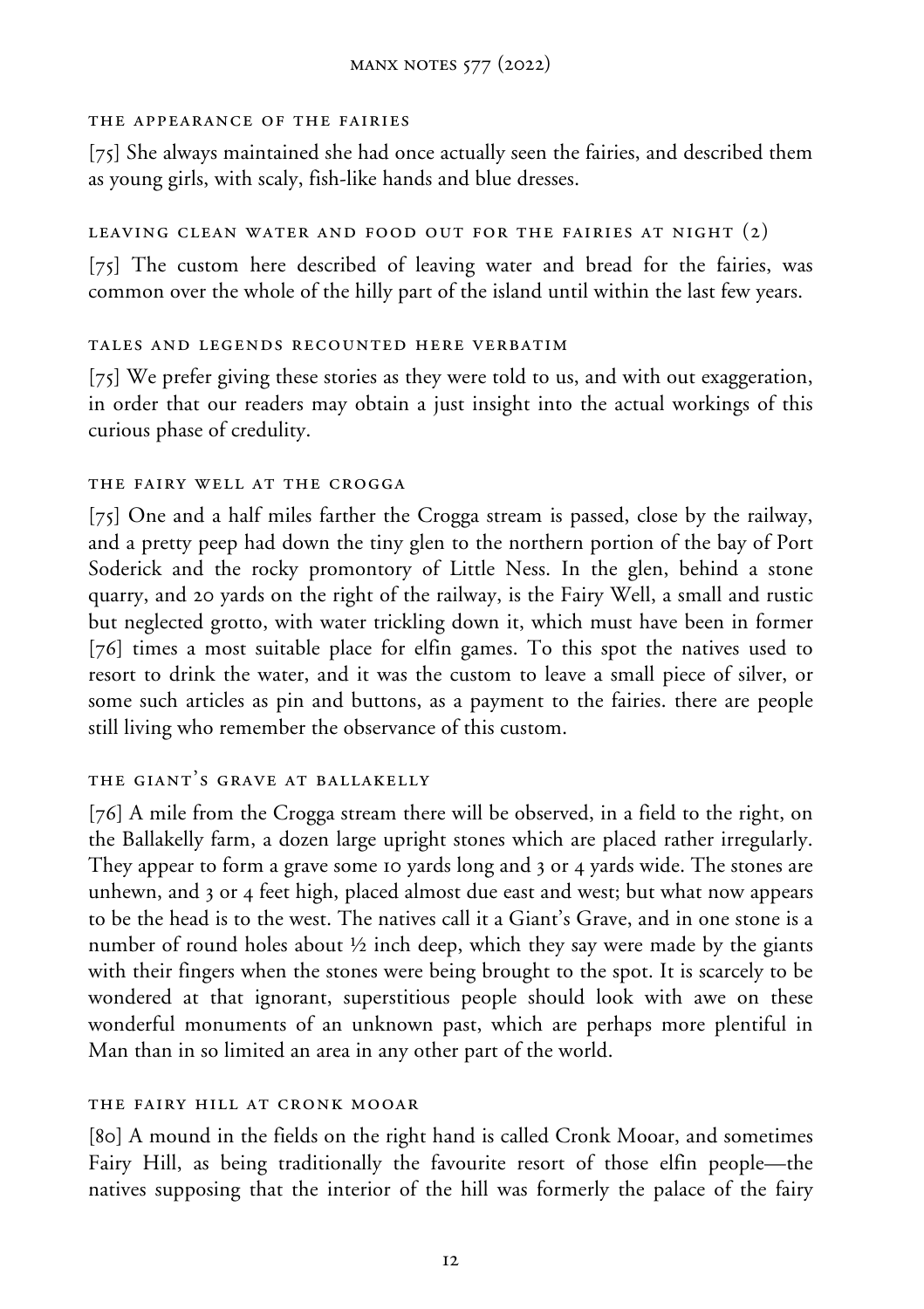king. It is 450 feet in circumference, and 40 feet high, and at the base are the remains of a wide ditch. On the summit there is an area upwards of 21 feet in diameter, surrounded by elevated edges, in the form of a parapet, 5 feet high.

### st catharine's well at port erin

[81] On the sands, close to a row of cottages, is St Catharine's Well, which is kept in excellent order. In former times it was much frequented, and like those at Douglas Nunnery, Maughold Head, Peel Hill, and other places, was held in much reverence, and considered to be endowed with many good properties.

# the giants' quoiting-stones

[87] Half a mile farther, at the Ballacreggan farm, a road on die left conducts to Castletown, and one on the right ascends to Craignaish, and near to the "Chasms." In a field in front of the farmhouse will be observed erected a large slab, 10 feet high, and another is perched on the breast of the adjoining hill, called Cronk Skibbylt. They are known as the Giants' Quoiting-stones, the tradition being that two giants tossed them thither in their games on the top of the Mull Hills. They may, however, have marked the situation of graves, as many ancient burial-places have been discovered in the neighbourhood.

### the fairy well at the crogga

[88] The line now runs through the Crogga glen, a narrow and prettily-wooded glen, in which, on the right hand, about 20 yards distant, is the Fairy Well, much frequented by the natives in former times. This was a favourite haunt of the [89] fairies, but as they love quiet and seclusion we suppose they will have been disturbed by the late desecration, and have had to remove to some more favoured nook.

### the fairy bridge at ballalona

[89] After leaving Santon station, the line winds and passes the Santon Burn stream, a short distance above Ballalona or Fairy Bridge; […].

# cronk mooar: the "fairy hill"

[89] During the next mile the Rushen parish church, and a small mound called Cronk Mooar, and some times Fairy Hill are seen on the right, and then Port Erin is entered.

### the phynnodderee

[91] If the traveller remember that he is approaching the neighbourhood of Glen Rushen, famed in days of yore for being the favourite haunt of the *Phynnodderee*, he will hardly be surprised to discover, should he converse with some of the inhabitants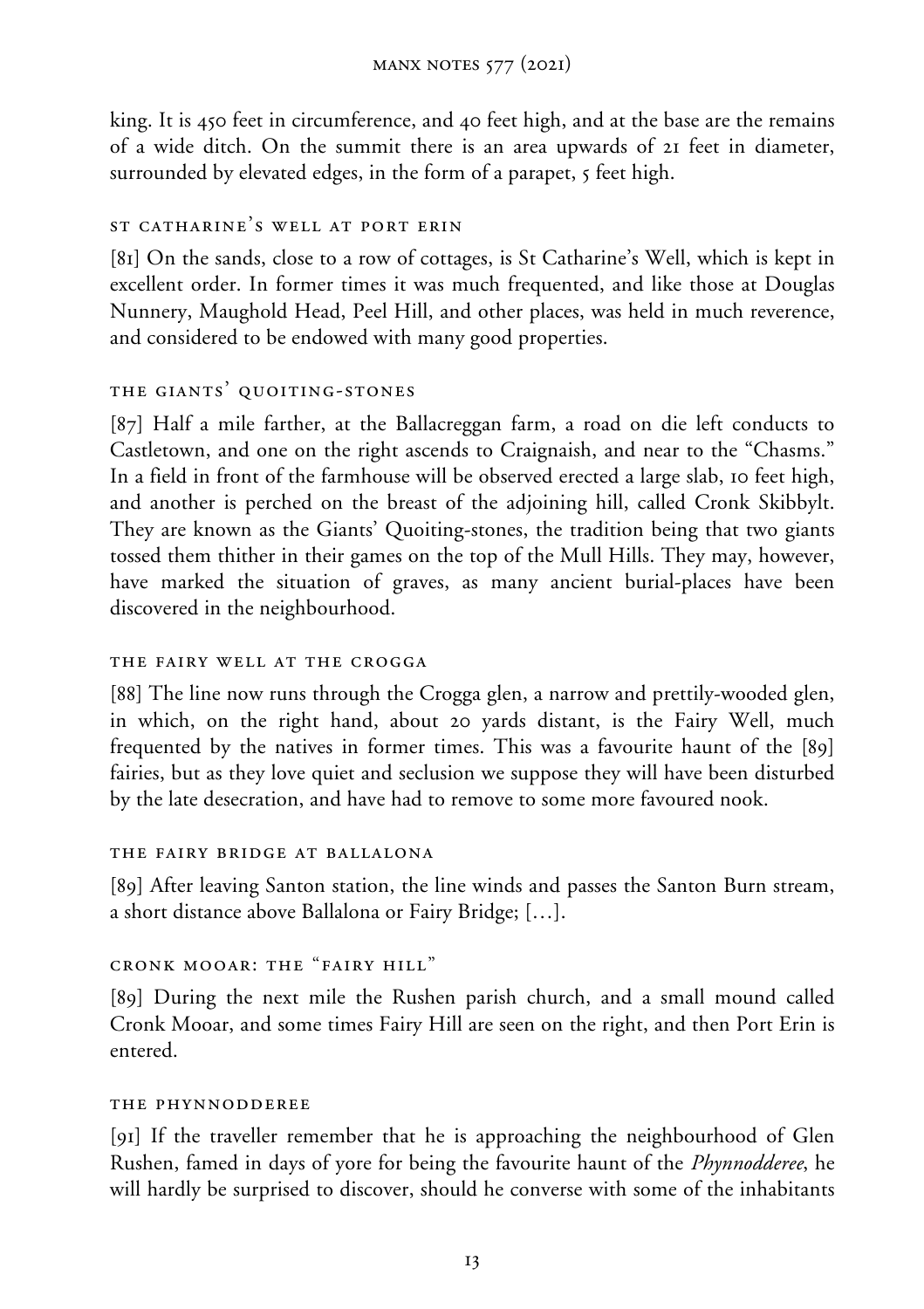residing hereabouts, that they have many stories, both respecting that wonderful mythical character, and the more dwarfish, but not less important people, the fairies. At Baldwin we had often been informed that the *Phynnodderee* used to thrash the corn and gather the sheep for the owners of the Lanjaghan farm, situated between Baldwin and Onchan, and even at the present day, when anyone is quarrelling and having high words with those residing on that farm, they taunt them with being connected with the "hairy one." Afterwards, in other districts, we found it very generally stated that the same work had also been done for the people residing at the Gordon farm, situated close to the road on the right-hand side between St Patrick's church and Glen Meay, and about a mile distant from the church. As we were now passing the place we made inquiries and found the story well known. If the corm were unbound and placed in the barn and the flails hung upon the nails ready for use, the *Phynnodderee* would come at nightfall and thrash all the corn before the following morning. When a storm was approaching, the *Phynnodderee* would gather the sheep from the mountains, and bring them home. Once however, amongst the sheep there was a hare, and on being questioned respecting it he said it was a *loaghtyn* yearling, and the dogs having been unable to catch it, he himself had to chase it round Slieu Whallin three times. In Baldwin we had the same story, but with this difference, Snaefell was substituted for Slieu Whallin. Perhaps the *Phynnodderee* was excusable for mistaking the hare for a lamb, as the native Manx sheep, the *loaghtyns*, are remarkably small. They are now fast disappearing, and being replaced by a larger and more mixed breed.

As an instance of the strength of the satyr, it was stated he met the blacksmith one night as he was going from the shop, and on accosting him and requesting to shake hands, the blacksmith gave him hold of the iron sock of a plough which he happened to have with him, and the strange visitor instantly squeezed it just as though it were a piece of clay.

#### the fairies and food

[91] The fairies often come into the neighbourhood; and late [92] one night, when two brothers were returning home, they saw through the window the unwelcome visitors in the kitchen eating the crowdy which had been left for their suppers. When the fairies had eaten the whole they spat on the empty plates, and instantly the suppers reappeared. One young man afterwards ate his meal, but the other objected; the consequence was, the former took no harm, but the latter died next day.

### the fairies attempt to abduct a new born child

[92] Another person, a fisherman, who maintained that he had only a slight belief in the existence of ghosts and fairies, told us that his mother, who was a very pious person, and would on no account tell an untruth, was accustomed to relate that when a young woman, she went to sleep with an aunt, who had recently been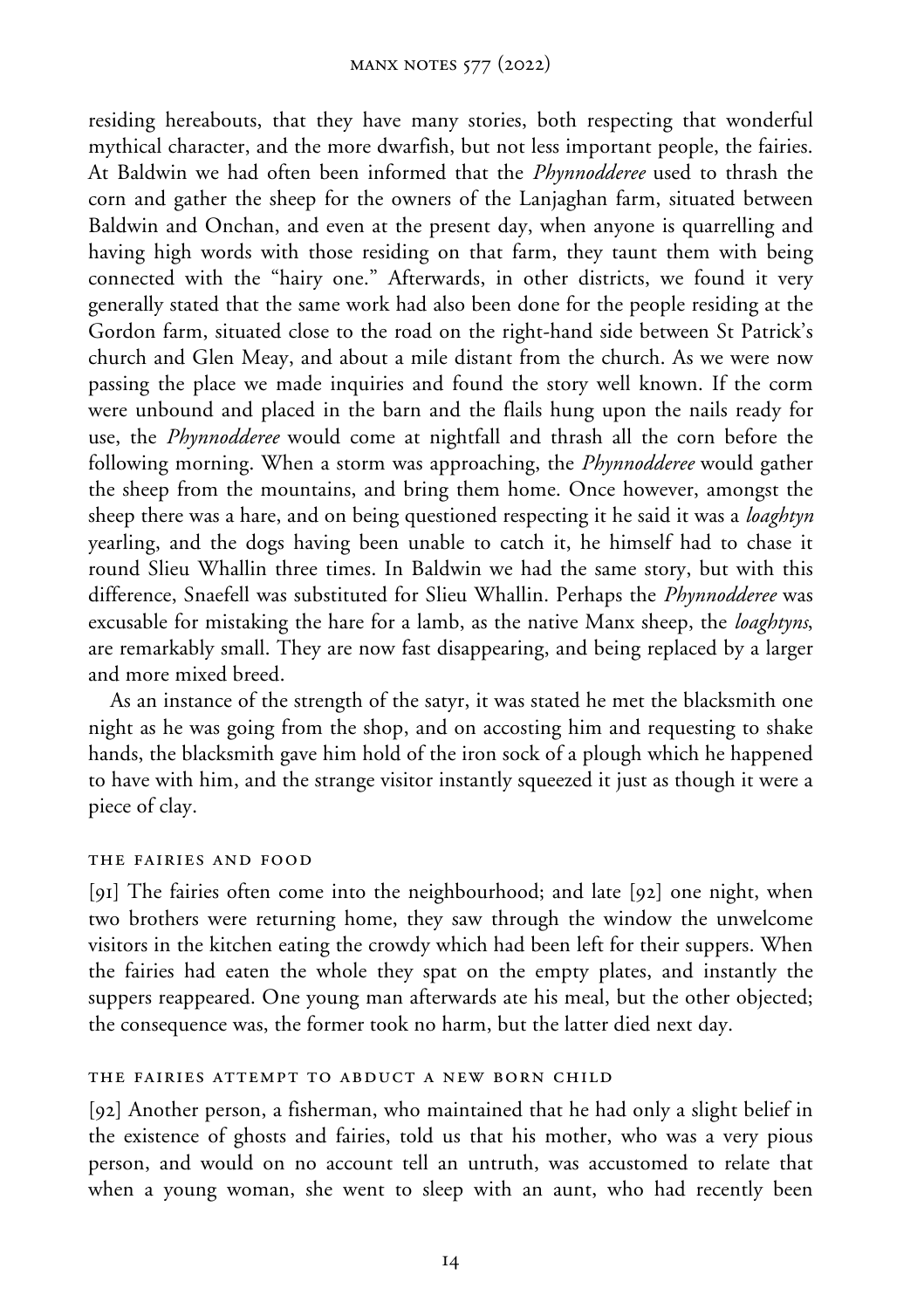confined, and whose husband was absent at sea. During the night she was lying awake, and saw something like the form of a human being enter the room. Her aunt immediately became uneasy, and exclaimed, "The Lord bless us," and then awoke, and said that something had wanted to tear the child out of her arms.

### DALBY

[93] At Dalby village is a schoolhouse serving as a chapel of ease in St Patrick's parish. There is no inn, but the tourist can put up his horses at a farmhouse, where he will see "rumpy" cats and "rumpy" poultry, taste barley bread, observe the lady of the house spinning the wool shorn from the sheep bred on the farm, and hear the Manx language spoken in all its purity. It is a curious fact and worthy of note, that around Glen Meay and Dalby we also found there were "rumpy" dogs and "rumpy" pigs. We had previously heard [94] there were still on the island, but had been rather sceptical; however, now our doubt was converted into a certainty.

### the burying-place of the old kings of man

[94] A few yards from Dalby village a branch road to the right leads down into the glen, designated Dalby Lhag, and then makes a steep rugged ascent up the Carran hill, and along to the breast of Cronk-na-Irey-Lhaa, leaving a hollow called Lhag-ny-Keeilley some distance on the right, close to the sea at the foot of Cronk-na-Irey-Lhaa, where are the ruins of a treen chapel, said to be the burying-place of the old Kings of Man. This burial-ground is in a most romantic situation, and it is difficult to find without the aid of a neighbouring peasant.

# goddard crovan's stone

[96] After descending about a mile in the direction of Castle-t town a road turns off on the left to St Mark's. Entering this the tourist will see boulders of granite strewn on every hand, which appear to have come from their parent source, the granite hill on the left, and he will perhaps recall to mind the story told of Goddard Crovan's Stone, a famous granite boulder, weighing between 20 and 30 tons, which formerly stood in a field near to St Mark's, but has recently been broken to pieces, and part of it built into the parsonage. The legend is that Goddard lived with his termagant wife in a great castle on the top of South Barrule. Unable to endure the violence of her tongue he at length unceremoniously turned her out of doors. After descending the mountain some distance, imagining herself out of his reach, she turned round and began to rate him so roundly at the full pitch of [97] her voice, that in a rage he seized on this huge granite block, and hurling it with all his might, killed her on the spot.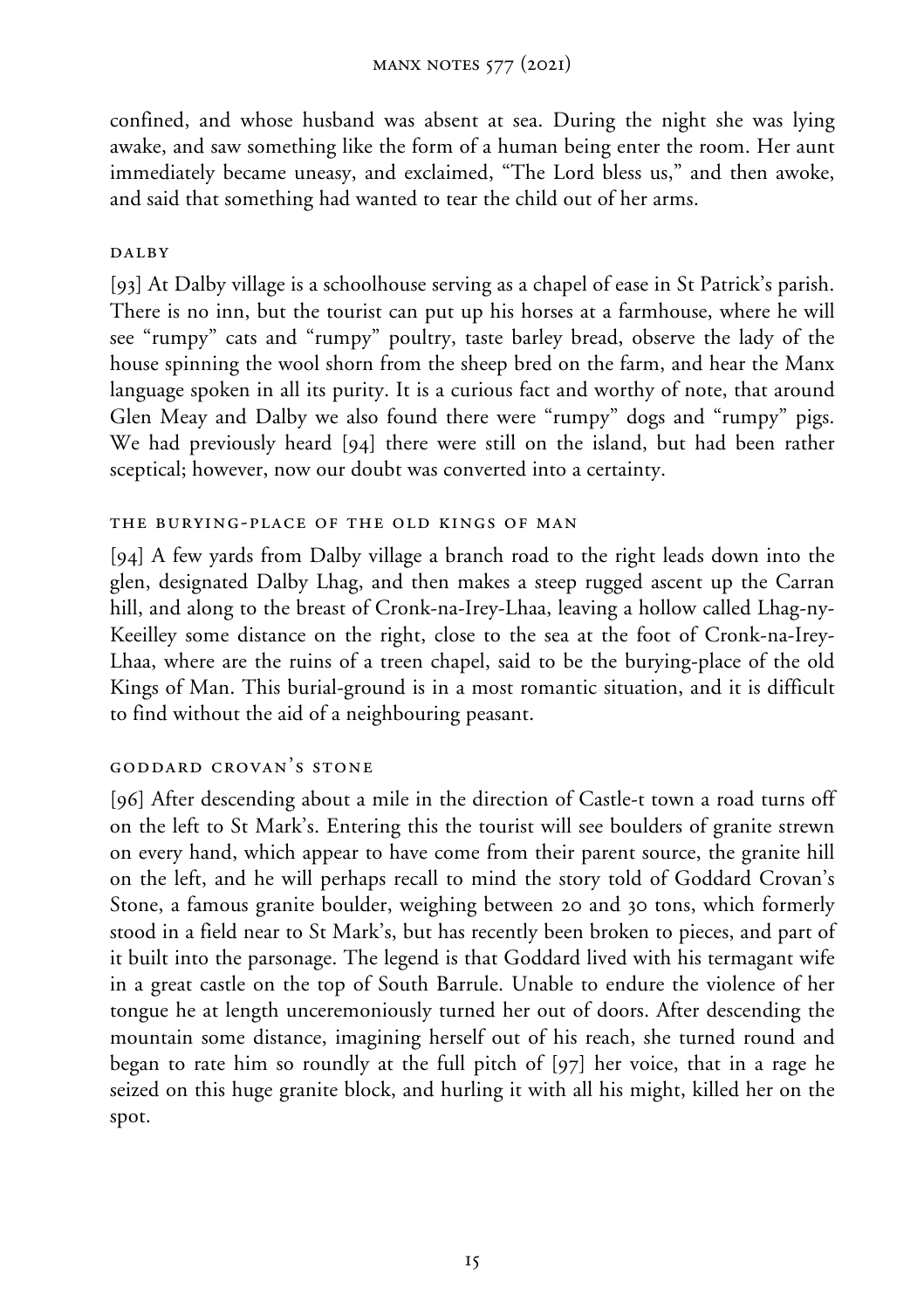#### lack of respect for the antiquities of the island

[103] The popular belief is that it is the burial place of King Orry (the founder of the Norwegian dynasty on the island, and the originator of the House of Keys), the most noted personage in Manx history. Such being the traditionary account of the place, it argues little for the conservative feeling with which the Manx people are said to be so strongly imbued, when they leave a spot, around which centre so many associations, utterly uncared for, and at the mercy of the neighbouring villagers or any passing traveller. But this is no solitary [104] instance, for the writer met with similar neglect in many other parts of the island. Almost within sight of this spot are two notable instances, the old parish church of Lonan, previously noticed, and the antiquities at Maughold Head. At the latter place, one of the most sacred spots on the whole island, many of the stone crosses, old Norwegian swords, and other mementoes which have made Kirk Maughold so famous in Manx history, have been broken to pieces, taken away, built and covered in the walls of cottages, or stowed in barns, utterly regardless of their historical and antiquarian value. Fortunately the present Vicar is interesting himself in the preservation of the relics. Whilst referring to this subject we cannot refrain from dwelling upon the unpardonable neglect evinced in this respect by all classes of Manxmen, a neglect which will be apparent to every reader when they learn that there does not exist a single museum on the island, although few people possess more precious relics suitable for such a collection. If they are alive to the benefit of such an institution it behoves them to establish it at once, for owing to the great number of visitors resorting to the island, the increasing value of such relics, and the constant reclamation of waste lands, perhaps more damage is now done to antiquities in one year than during a century previously. Those who take little notice of such matters would throw off their lethargy, and give a helping hand, if they were made aware that that neglect will eventually recoil on themselves and injuriously affect their pockets, by depriving the island of those antiquities and historical places which are so interesting to many visitors.

#### the fairies driven away from glen drink

[105] On the right hand, close below, is the Agnaish stream, and near to a building connected with the mine a small glen is observed, called Glen Drink, which the inhabitants say was formerly a favourite resort of the fairies. About fifty years [106] a Primitive Methodist minister began to hold a service every other Sunday in a private house in the glen, and at this the fairies, not admiring Dissent, appear to have taken umbrage, for they then departed, and have not since revisited the neighbourhood.

#### the fairies take their leave

[106] We suppose their flitting would resemble that made by a troop of the little folk in another part of the island, and which is thus described: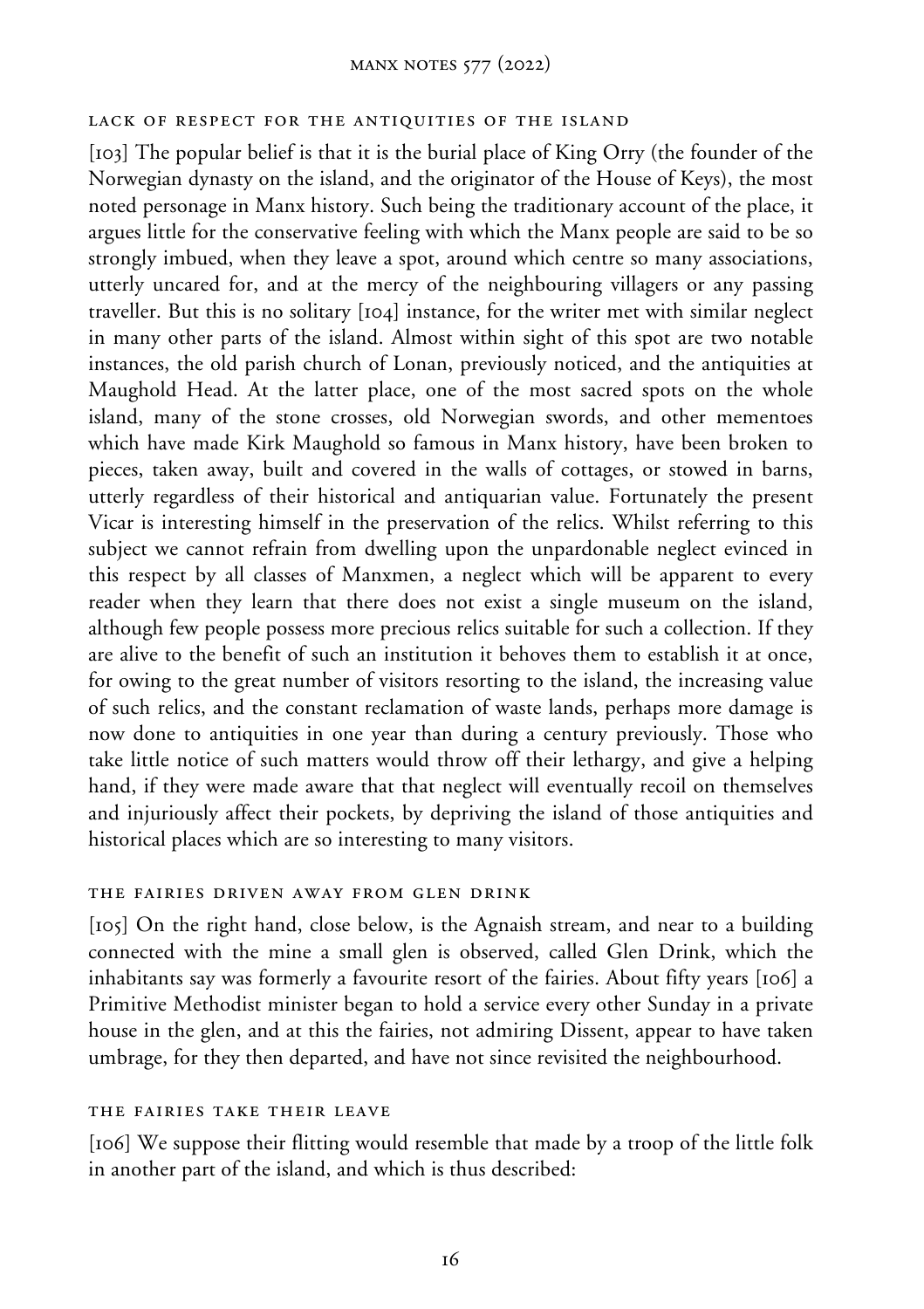"Early one spring morning, being employed in household duties, there came floating on the air a low murmuring wailing noise. When going to the door to see what occasioned it, behold there were multitudes of the good people passing over the stepping stones in the river, and wending their way up the side of the hill until they were lost in the mist that then enveloped the top of the mountain. They were dressed chiefly in Loaghtyn, with little pointed red caps, and most of them were employed in bearing on their shoulders articles of domestic use, such as kettles, pots, pans, the spinning-wheel, and such like, evidently having ben disturbed, and seeking fresh and more quiet quarters."

#### the appearance of the fairies

[106] The old couple residing at the farm are firm believers in fairies, and can tell some funny stories. The woman once saw two of the little people, like little boys, dressed in red trousers and blue coats; […].

#### the phynnodderee of lanjaghan

[120] The Lanjaghan farmhouse, which is seen some distance on the left, up the hillside, is the place where the wonderful *Phynnodderee* used to thrash the corn, and bring home the sheep from the mountains on the approach of a storm; and the occupants of that and the neighbouring farms can tell many strange stories of this creature of the Manx imagination.

#### ben-veg-carraghan: the little woman of carraghan

[128] The stranger must hasten from the summit of Carraghan before dark, or he may happen to meet with the ghost of *Ben-veg-Carraghan*, the "Little Woman of Carraghan," who, until within the last few years, is said to have haunted this mountain. Many of the inhabitants of the adjoining village of Baldwin firmly believe in her existence, and we were much interested when the story was told us, with an air of earnest simplicity, by a man who never for a moment doubted its truth.

In former times there were people who made a living by going from house to house to work with their spinning-wheel, receiving in payment board and lodging, and a shilling per week. Between one and two o'clock in the afternoon the inhabitants of Baldwin had often seen a young woman sitting on the side of the Carraghan mountain, with her wheel on her shoulder, and resting her head on her arm, as if in great trouble. No one could account for the apparition, but it came to be generally considered that a young woman from Maughold Head had been walking over the mountains on her way to spin in the Baldwin valley, and had been murdered on Carraghan. A few years ago the uncle of the person who told us the tale, was returning home, about two o'clock one afternoon, when he saw the woman on her favourite haunt. He determined to endeavour to solve the mystery, and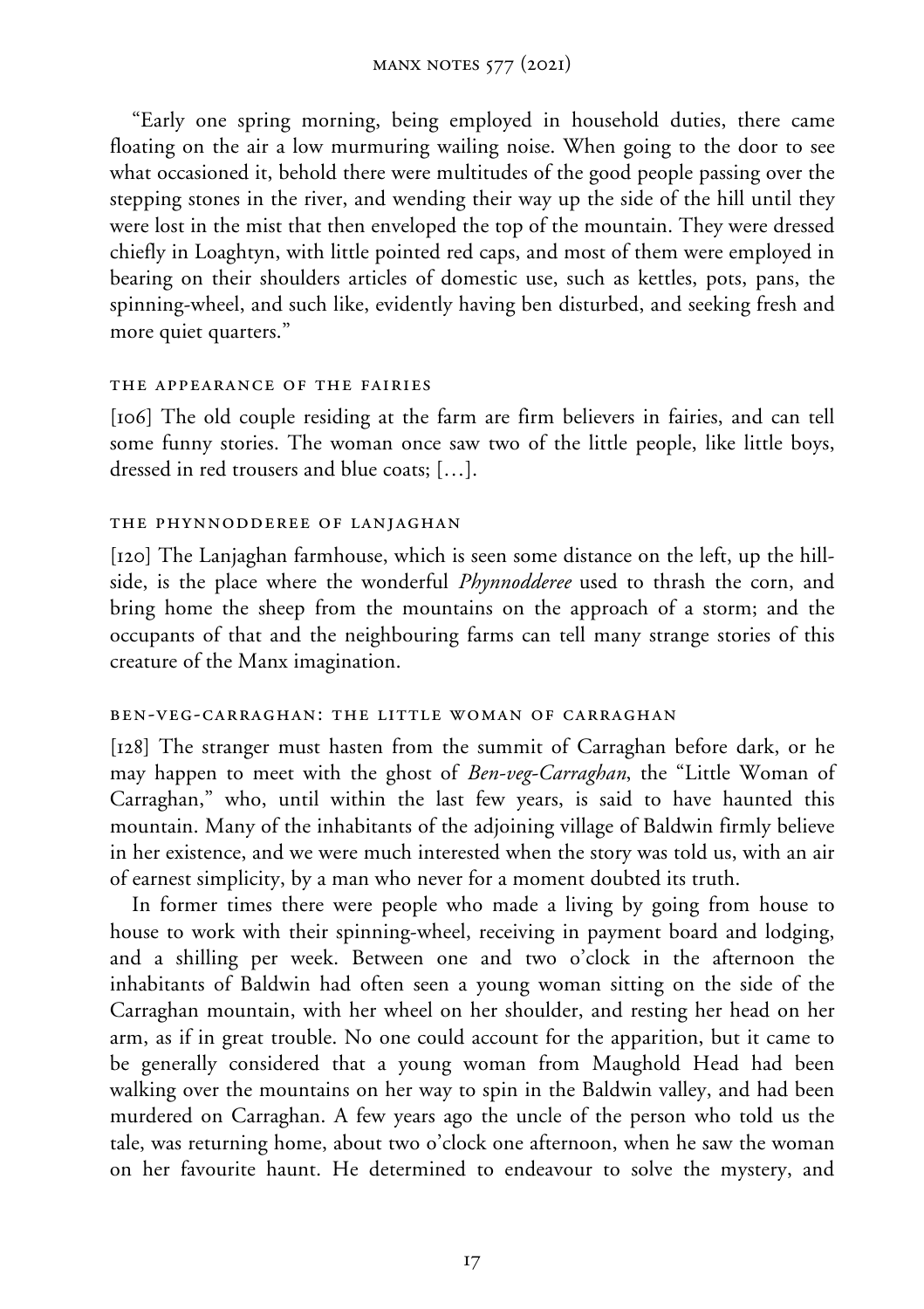started in pursuit with some dogs, and sent three other persons, one on each side and one to the top of the mountain. The woman, being thus surrounded, made many ineffectual attempts to escape, and at last came close to one of the men and the dogs. The latter could not be persuaded to touch her, but seemed in great trouble, and *shed tears*. When she had previously been seen it had been noticed that on reaching [129] a small gill she immediately vanished, and she now managed at last to gain that spot and disappeared, and has never since been seen by any of the inhabitants of the neighbouring valleys; but some one in the north of the island afterwards affirmed that at the same day and hour they had observed her hastening over North Barrule, in the direction of Maughold Head. The man who had been with the dogs, and close to the woman, at once fell ill, and was not able to do any work for more than six months afterwards.

#### slieau whallian: a site of witchcraft executions

[129] Slieu Whallin is said to be haunted by the spirit of a murdered witch, who every night joins her lamentations to the howling winds. This woman was put into a barrel, with sharp iron spikes inserted round the interior, pointing inwards, and thus, by the weight of herself and the apparatus allowed to roll from the top of the hill to the bottom; and many other persons of both sexes suffered here in a similar manner.

### the thorn-tree and the spring: the man unjustly put to death

[129] It is said that a man who was accused of murder, and condemned to suffer death on this hill [*ie*, Slieau Whallian], pleaded his innocence of the crime laid to his charge, and told his accusers that if he was not guilty, a thorn-tree would grow at his head where he was buried, and that a well or spring of water would be found at his feet, which well and thorn-tree are said to be seen to this day. And, moreover, he warned his persecutors, that as sure as he suffered wrongfully, he would continue to frequent and trouble the locality so long as grass continued to [130] grow, or water to flow; and being faithful to his word, he continued to annoy and terrify the neighbourhood in succeeding ages.

#### the execution of illiam dhone

[142] It has been said that blankets were spread on the green under his feet, that not a drop of blood should be spit when he fell; others again assert that not a drop of Christian's blood issued from his wounds when he fell.

### the city at langness now lost under the waves

[147] There is a tradition regarding the existence in former ages of a splendid city at Langness, which is supposed to be still sometimes seen from the hills, raising its gilded turrets and bristling battlements above the surface of the waves.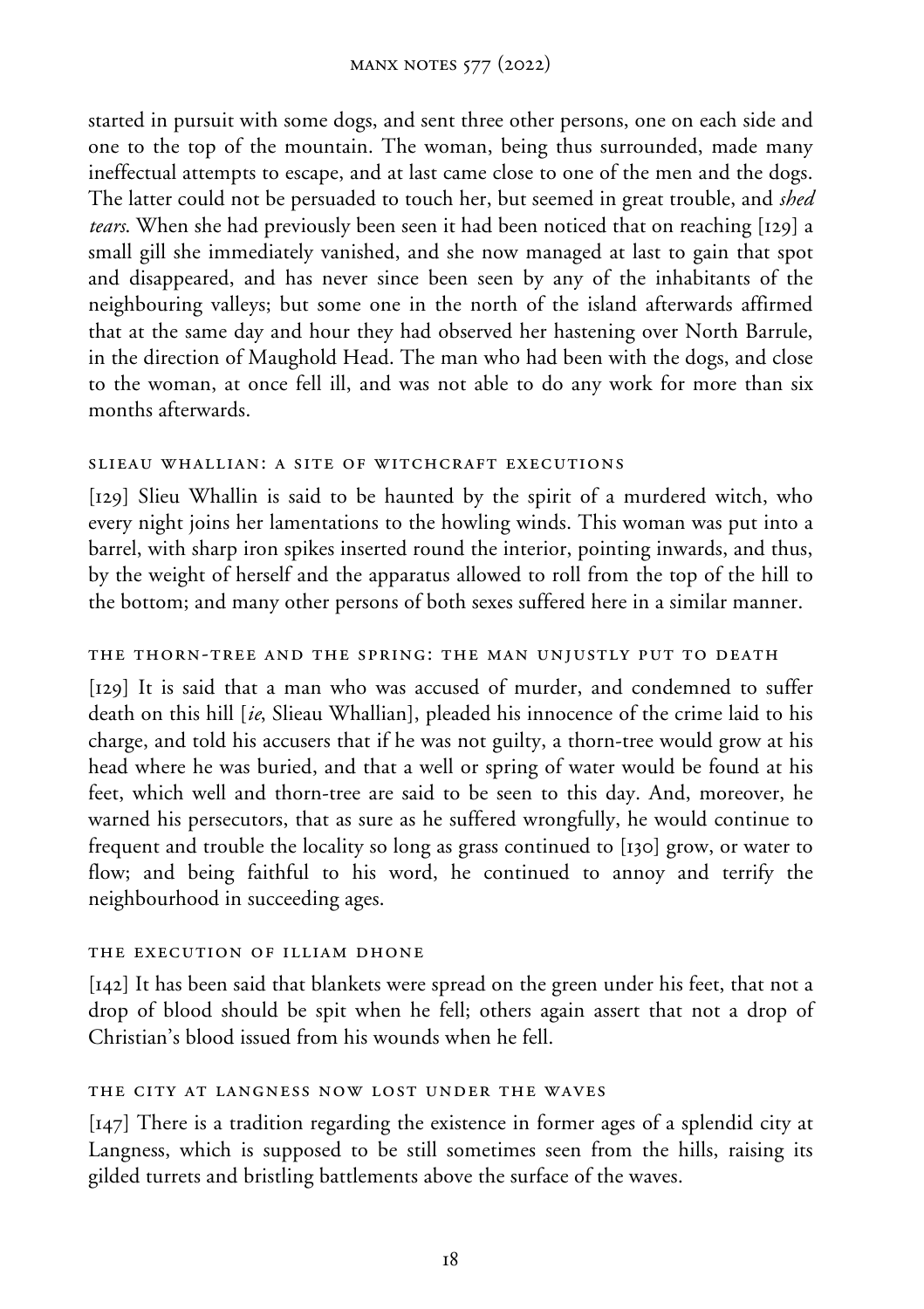### the giant's quoiting stones

[149] A large upright stone is observed in a field on the right hand, and another on the hill-side behind the Ballacreggan farm. They are designated the Giant's Quoiting Stones, and are said to have been thrown by a giant from the neighbouring heights.

### cregneash

[151] Craignaish is generally considered one of the most primitive spots on the island. It consists of two farms, the houses of a shoemaker and joiner, and nine fishermen's cottages.

### stories at cregneash of the glashtin and the tarroo-ushtey

[151] At Craignaish the visitor may glean strange stories connected with the *Glashtin* or water-horse, and the *Tarroo-Ushtey* or water-bull, two amphibious creatures which occupy a prominent position in the superstitious mind of the Manxman.

### the glashtin spotted at ballure and glen meay

[152] The wife of a respectable farmer in Ramsey told us, that fifteen years ago a person brought news into Ramsey one Sunday afternoon that the Glashtin had been seen in a field near the Ballure Glen, and immediately my informant and hundreds of the inhabitants left the town to catch a sight of the creature, but they were doomed to disappointment. The people around Glen Meay believe that the glen below the waterfall is haunted by the spirit of a man who one day met the Glashtin, and thinking it was an ordinary horse, got upon its back, when it fled to the beach, disappeared in the ocean, and the rider was drowned. These, and similar tales, which may be heard in every part of the island, seem to show that in the mind of the Manxman the Glashtin and Tarroo-Ushtey are absolutely real, and not mythical creatures.

### the stone circle at cregneash

[152] Five hundred yards from Craignaish, in the direction of Port Erin, is a circle of stones, 15 yards in diameter. It is unlike any other stone circle we have met with, in this respect, that, instead of one, there are two rows of upright stones in the circle, about a yard apart; and these are divided into a number of oblongs, resembling graves, by stones placed about 8 feet apart. We have heard it suggested that the circle was the spot where justice was administered, and in each of these divisions sat one of the judges or jury.

# the fairy hole at the chasms

[154] The rock called the Sugar Loaf, which is detached from the cliffs, and rises picturesquely from the breakers to a height of 150 feet, is now reached, and if the sea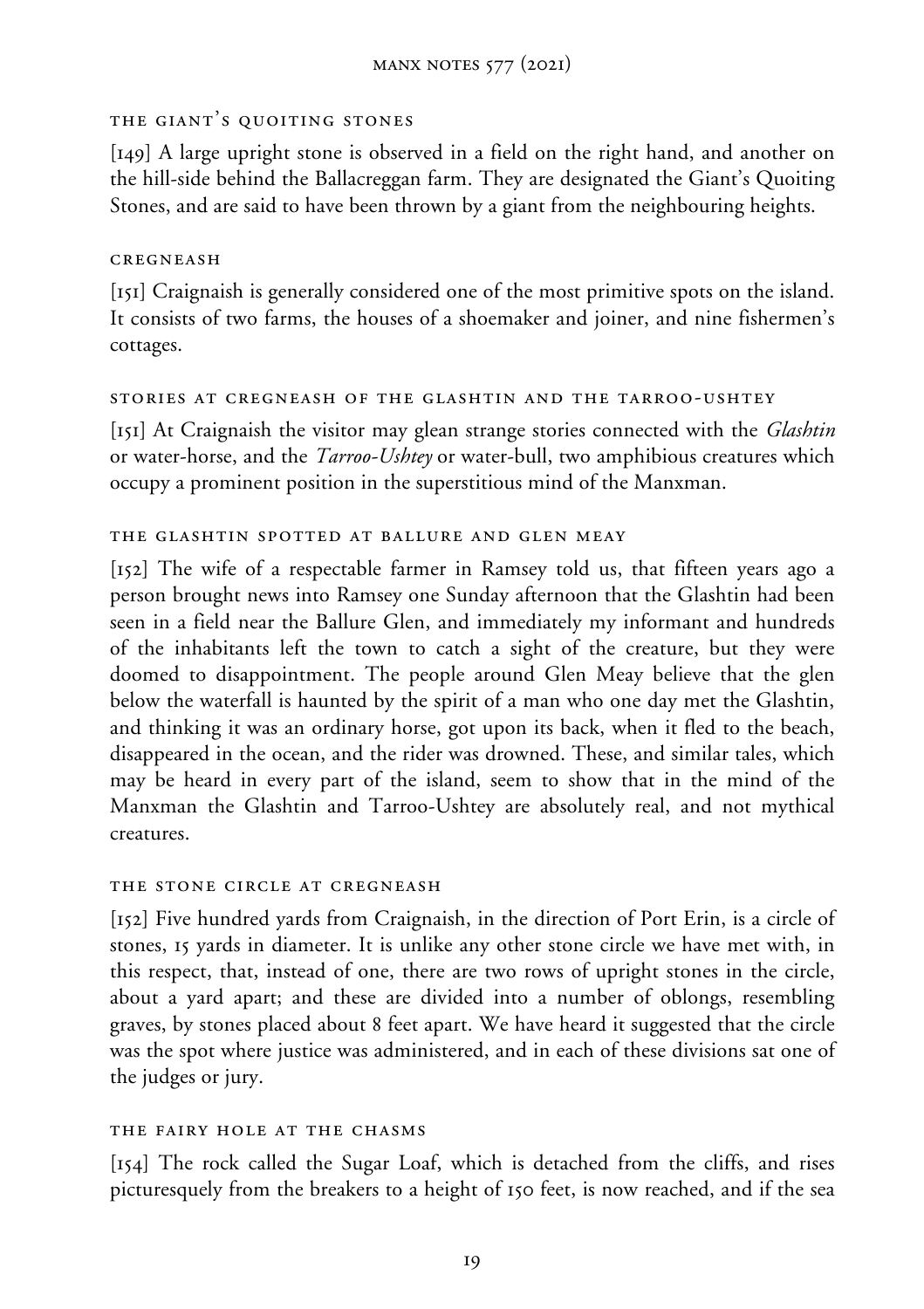be tolerably calm the boat may be taken through the narrow channel; or a highly romantic voyage may be had through an adjoining water-worn cave, called Fairy Hole, entering at the opening which the natives call the front-door, and emerging from the cavern by the back-door into the Bay of Stacka. Here, if the stranger choose, he may land, and climb the cliffs to the Chasms directly above.

#### giants' handwriting at spanish head

[155] Spanish Head joins Black Head, and the name will remind the visitor that according to tradition this bluff headland proved disastrous to a part of the Spanish Armada. The men in the boat will also point out some markings on the cliffs, which are no doubt natural, but present the appearance of human workmanship. They are like Roman numerals, and we are asked to believe they were made by giants, whom tradition places among the early inhabitants of the Isle of Man.

#### the silver cup stolen from the fairies

[161] One and a half miles from the town the parish church of Malew is passed, and those who are conversant with the history of the island will probably enter the building expecting to see a cup which Waldron tells us was given to the church by a person who had received it from the fairies. The cup has disappeared, and the vicar gives it as his opinion that its existence at any time is as incredible as the origin assigned to it. […] [162] Although this cup cannot be found, there are preserved within the church some relics which were evidently in use prior to the Reformation.

#### the story behind hamilton's bridge

[163] The road runs close to the lead mines and through the straggling village of Foxdale, which is occupied principally by a mining population. The spire of St John's church is a pretty object in front, but, some distance before it is reached, the Hamilton Waterfall and bridge are passed. The fall is not so beautiful as it was a few years ago, owing to the rock over which the water flows having been used as a quarry.

The natives tell a strange story about a Mr Hamilton, who is said to have built the bridge now called after him. Before his birth his mother was thought to be dead, and was buried. At night some men went to the grave to steal the rings from her fingers, when she was found to be alive. Afterwards she had twins–two sons–one of whom was the builder of this bridge. This story is known to hundreds on the island.

### "the giant's grave"—st patrick and the giant

[171] In one place under the walls is a mound called "The Giant's Grave." Tradition states that this giant lived in the days of St Patrick, and that by his strength and ferocity he became the terror of the island. He had three legs, and deemed it a mere trifle to leap the gorge between [172] Peel castle and Peel hill. It is stated that for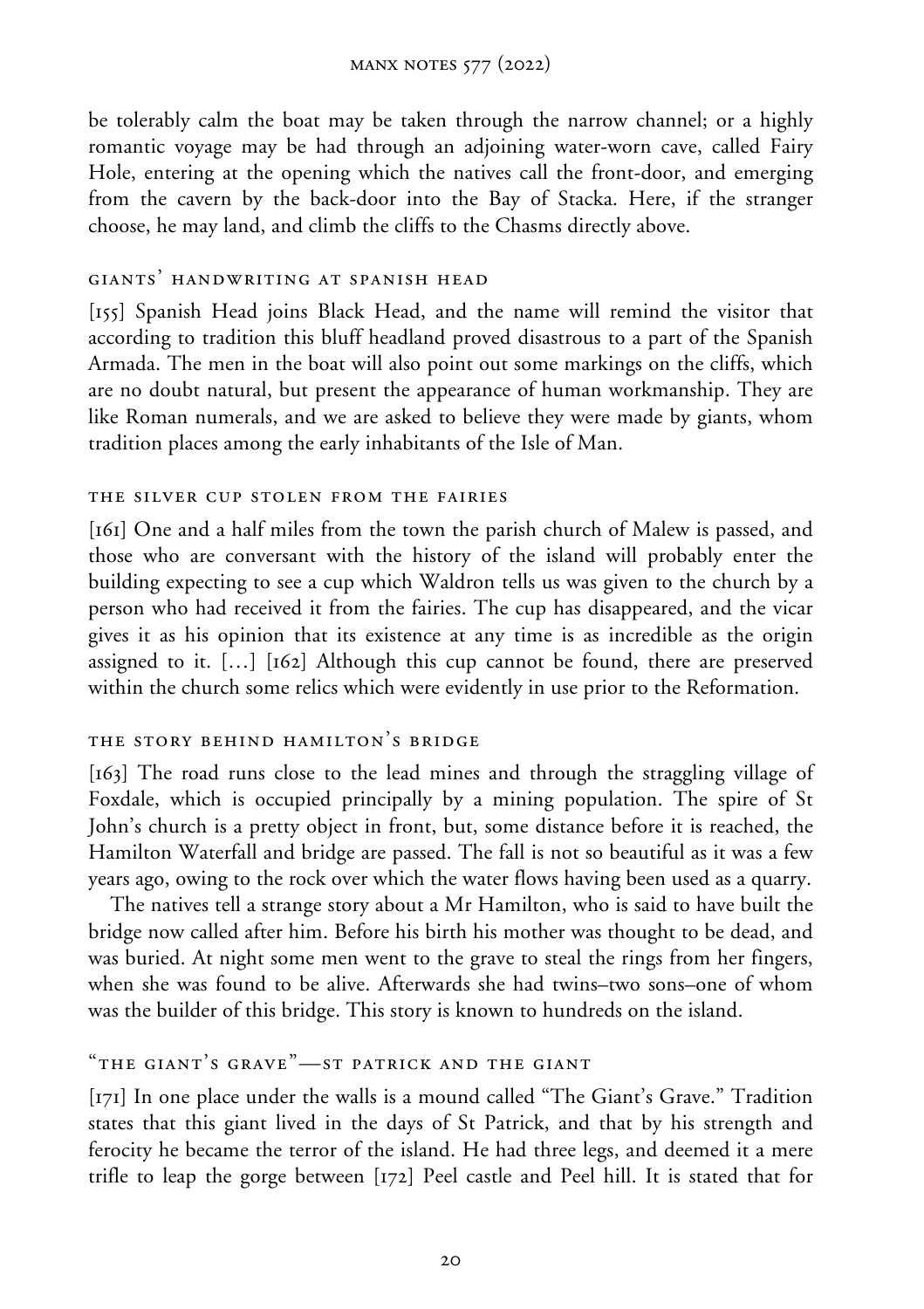amusement he seized a large block of stone, weighing several tons, and threw it against one of the opposite hills, where it broke into pieces, and where it is still visible from the castle. In the stone are pointed out the very marks of the giant's fingers which he crushed into it when he tossed it from his hand. At last, for his wicked deeds he was reprimanded by St Patrick, whereupon he attempted to kill the saint. For this act he was cursed in the name of the Virgin, and compelled to fly from the island. The legend states that he vanished at one stride over Peel hill, and was never since beheld in Man. The stones referred to are of white quartz, and are situated on the Lhergydhoo hill, in the parish of German, on the way to Kirk Michael.

#### st patrick's well on peel hill

[172] On the hill is the far-famed Well of St Patrick, now generally known as the Silver Well, and so called from an [173] ancient custom of the inhabitants, who there deposited a small piece of silver as an offering; we suppose in ancient times to St Patrick, and in later times to the fairies.

It is said to be the spot where St Patrick first planted the sign of the cross, and at the instant water issued spontaneously out of the rock, and has since continued to flow, endowed with every good to those who come to test its properties. […]

The place is reached by following a tramway for about A mile. Just before arriving at an old unoccupied building, near a stone quarry, the well is seen close to the tramway, on the left hand. It is now in such a neglected state that it hardly deserves the name of a well. A little water oozes from the rock, and then flows under the tramway down into the sea, but there is scarcely any hollow in which it can remain. The well seems to have been filled up by stones tumbling from the rocks above, where trial appears to have been made for a quarry.

#### white stones on lhergydhoo thrown there by a giant

[178] One and a half miles from the town a road branches on the left to the shore, and on the right are seen perched, near the top of the Lhergydhoo hill, a few white stones, said to have been thrown from Peel by a giant in former times.

#### st maughold's well

[189] After leaving the churchyard at the north-east corner, and crossing a field, the stranger, by searching a little will find [190] St Maughold's Well, which is situated directly above the sea, a little way down the north cliff, half hidden by gorse and grass. Those who have had their expectations raised will be rather disappointed. The well is in a dilapidated and neglected condition. A few stones form a square, open to the north, and within the inclosure is a small scooped stone into which the water flows from the rock, but so slowly that it is hardly perceptible. The water is no doubt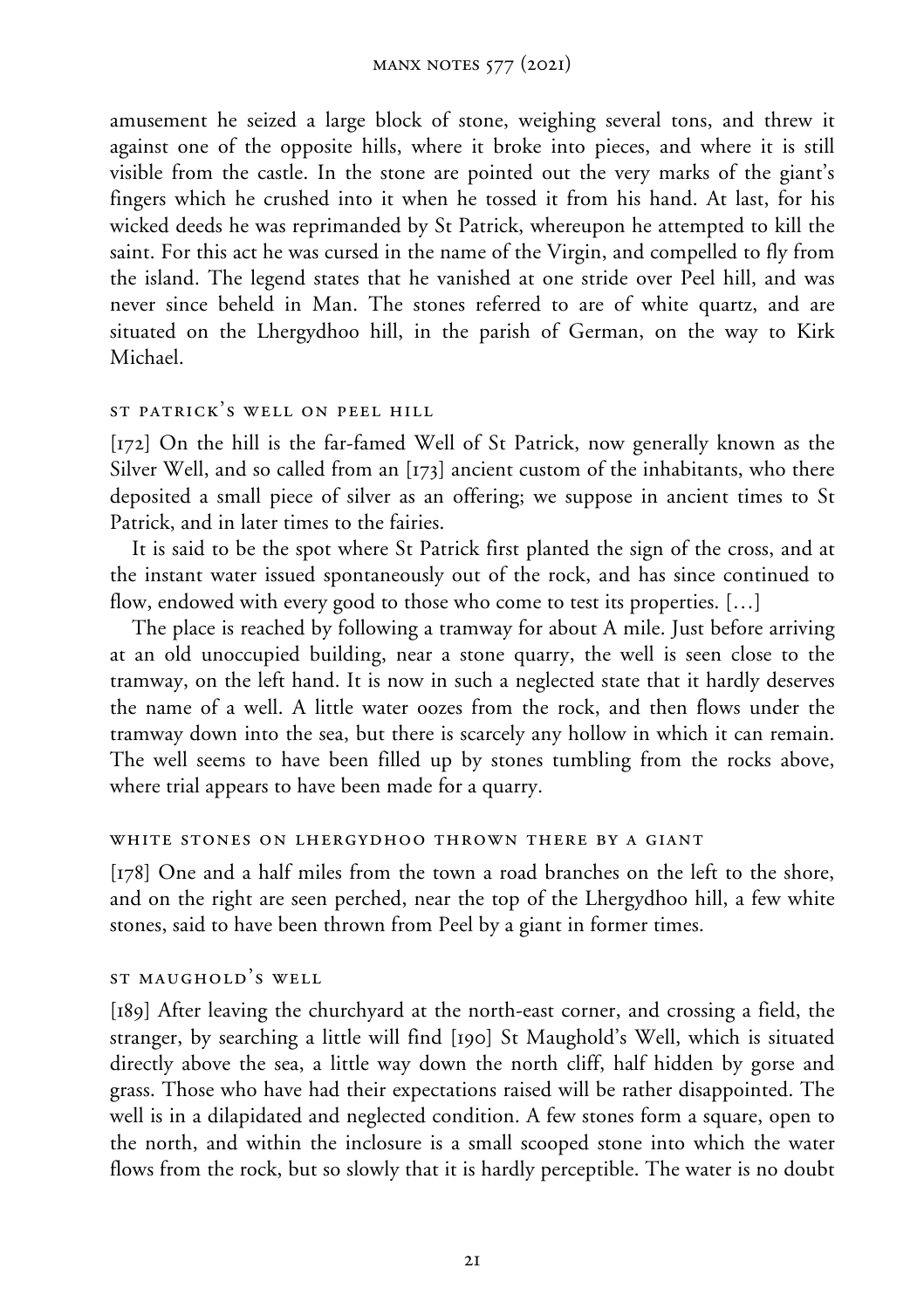chalybeate. The stone or rock which formed the saint's chair is overgrown or destroyed, for there is no such to be found. It is not altogether unlikely that, nearly fourteen hundred years ago, at this very font, St Maughold administered the baptismal rite. He is said to have blessed the well, and endowed it with certain healing virtues. It was formerly much resorted to by women for its health-imparting qualities. The water was imagined to derive additional efficacy if drank sitting in the saints chair, which was scooped out of the adjacent rock. For many ages it has been the custom for the natives to make a pilgrimage on the first Sunday in August to drink of its waters, and even now, on that day, the young people in the neighbourhood pay holiday visits to the spot.

#### monolinguals of manx living at craig mooar

[194] We had often wondered whether there were any Manx people totally ignorant of the English language, and here we accidentally heard that there lived at a farm on the summit of Craig Mooar, the height directly above the chapel, two people, a widow and her grown-up daughter, who could not speak a word of English. We questioned others, a few miles away, on the subject, and they all affirmed that it was well known these two people were conversant only with the Manx language, but some appeared to think they were acquainted with a few, but a very few English words.

### manx mermaids

[201] After descending over ground covered with gorse, heather, and ferns, Garwick comes into view immediately at the traveller's feet. It is a tiny creek, but truly picturesque, about 2 miles south of Laxey. The rocks around are beautifully covered with vegetation almost to the water's edge. A trickling rill comes down a pleasant dell and enters the sea on the beach, where there is a fine bathing-ground and white pebbles shining through the clear transparent water. A fisherman's hut with one or two boat-houses are the only signs of habitation. The nets are hanging about drying, and there are a dozen small boats on the shore. The Manxman's belief in mermaids ceases to astonish, and becomes quite natural when we know of the existence around the coast of such lovely secluded coves as this of Garwick. Without too great a stretch of the imagination we can almost fancy we see these sea-nymphs disporting themselves on the beach, and combing their hair when perched in the crannies of the adjacent rocks. Stretched on the pebbly beach at high water and basking in the sun, we are almost persuaded that the sunlight flashes on the ripple of the sea wavelet are jewels, airing, and being prepared to adorn the hair of the mermaids on festive occasions. We are told that when these chains are in full sparkle, strict watch is kept on the adjacent cliff or crag that no marauder approach unawares. Should any monster of the land or sea prove too wary to be enticed away by the wiles of the syrens, or too strong to be successfully resisted, the mermaids instantly dive down to